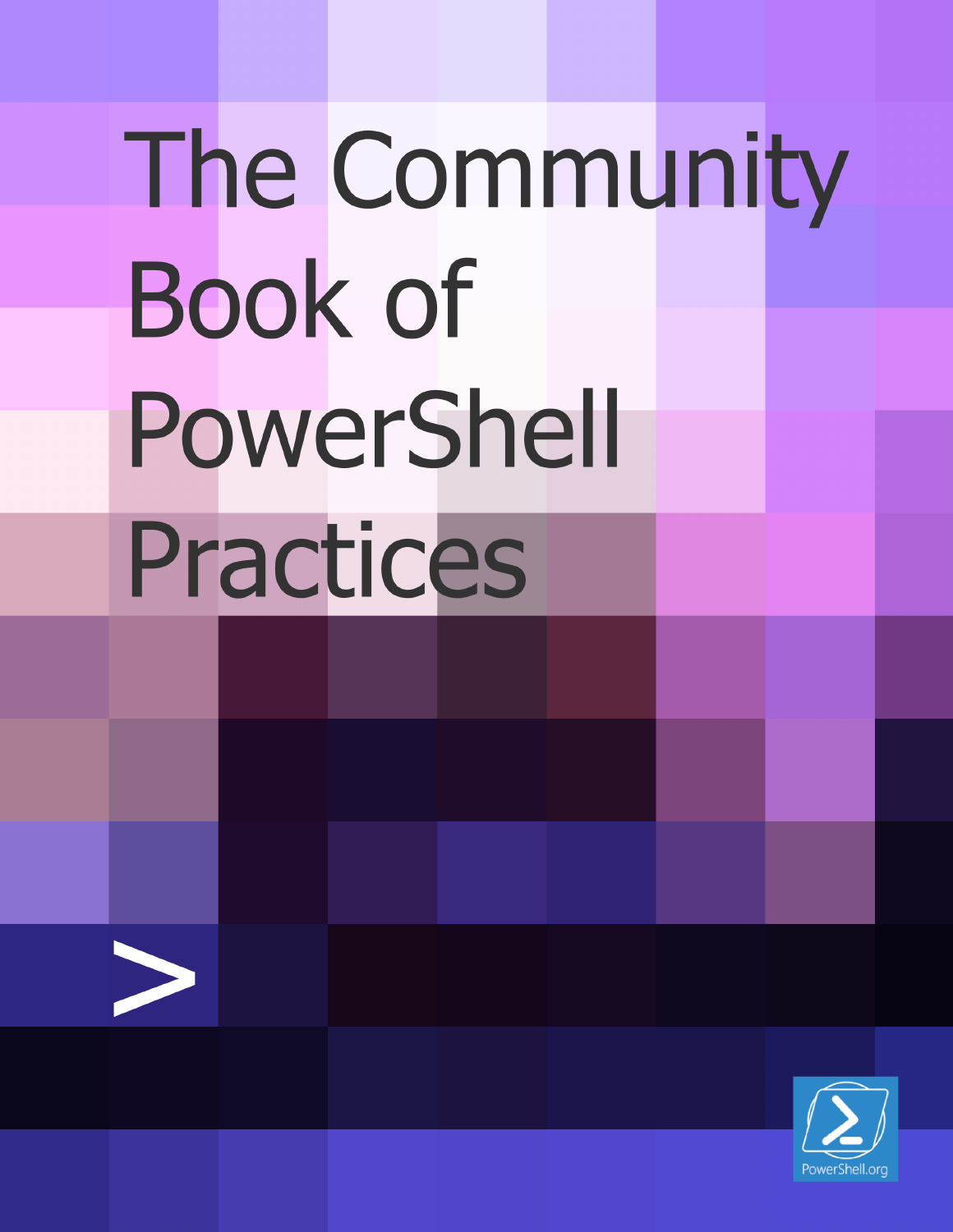#### **The Community Book of PowerShell Practices**

PowerShell.org

This project can be followed at:

<https://www.penflip.com/powershellorg/the-community-book-of-powershell-practices>

©2016 PowerShell.org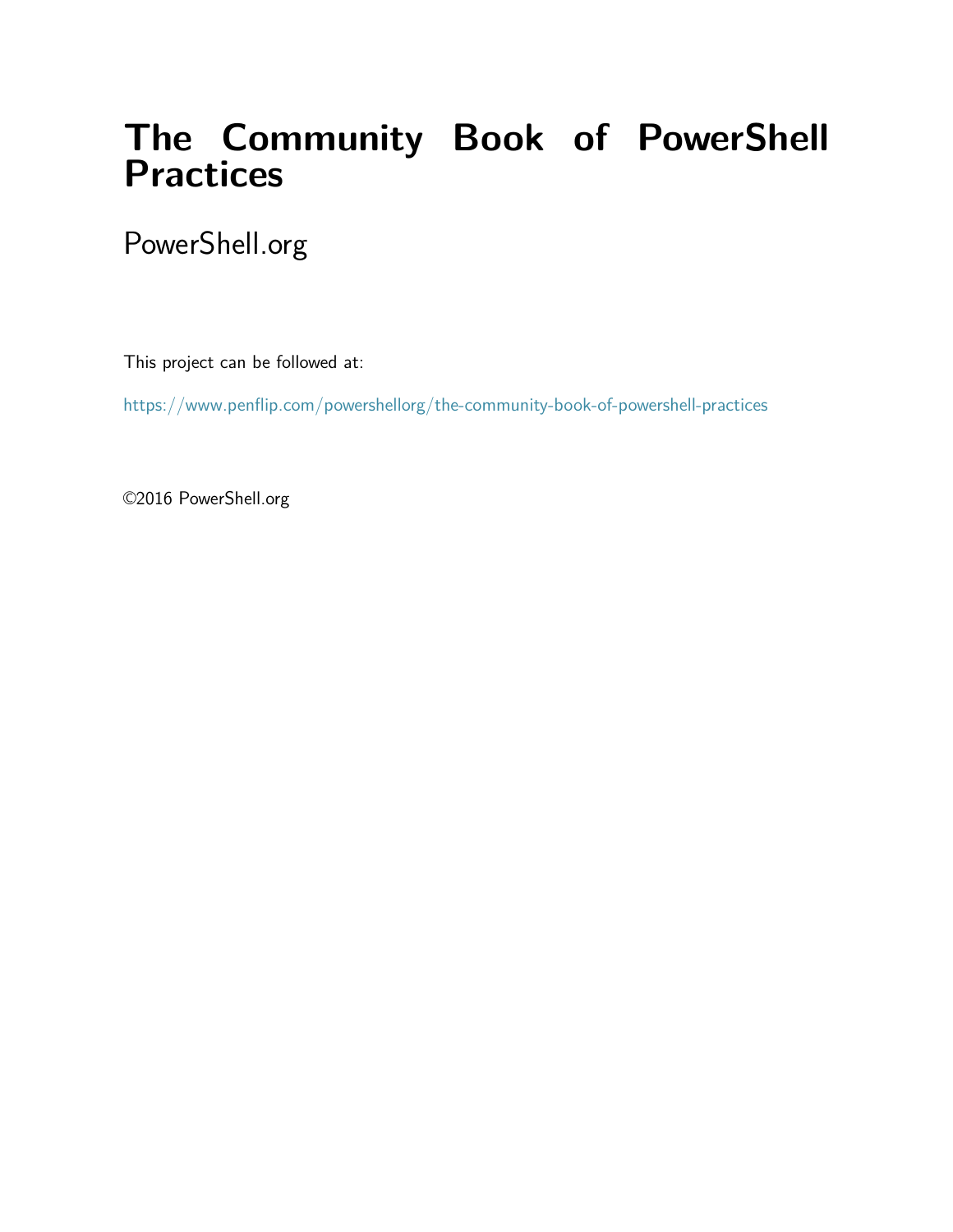## **Contents**

| 1              | The Community Book of PowerShell Practices                                                                              | 5                       |
|----------------|-------------------------------------------------------------------------------------------------------------------------|-------------------------|
| $\overline{2}$ | <b>READ-02 Avoid backticks</b>                                                                                          | $6\phantom{1}$          |
| 3              | OUT-01 Don't use write-host unless writing to the host is all you want to do                                            | $\overline{\mathbf{r}}$ |
| 4              | OUT-02 Use write-verbose to give information to someone running your script                                             | 8                       |
| 5              | OUT-03 Use write-debug to give information to someone maintaining your script                                           | $\boldsymbol{9}$        |
| 6              | OUT-04 Use [CmdletBinding()] if you are using write-debug or write-verbose                                              | 10                      |
| 7              | TOOL-01 Decide whether you're coding a 'tool' or a 'controller' script                                                  | 11                      |
| 8              | TOOL-02 Make your code modular                                                                                          | 12                      |
| 9              | TOOL-03 Make tools as re-usable as possible                                                                             | 13                      |
|                | 10 TOOL-04 Use PowerShell standard cmdlet naming                                                                        | 14                      |
|                | 11 TOOL-05 Use PowerShell standard parameter naming                                                                     | 15                      |
|                | 12 TOOL-06 Tools should output raw data                                                                                 | 16                      |
|                | 13 TOOL-07 Controllers should typically output formatted data                                                           | 17                      |
|                | 14 PURE-01 Use native PowerShell where possible                                                                         | 18                      |
|                | 15 PURE-02 If you can't use just PowerShell, use .net, external commands or COM<br>objects, in that order of preference | 19                      |
|                | 16 PURE-03 Document why you haven't used PowerShell                                                                     | 20                      |
|                | 17 PURE-04 Wrap other tools in an advanced function or cmdlet                                                           | 21                      |
|                | 18 PIPE-01 Avoid using pipelines in scripts<br>One-Liners .                                                             | 22<br>22<br>23          |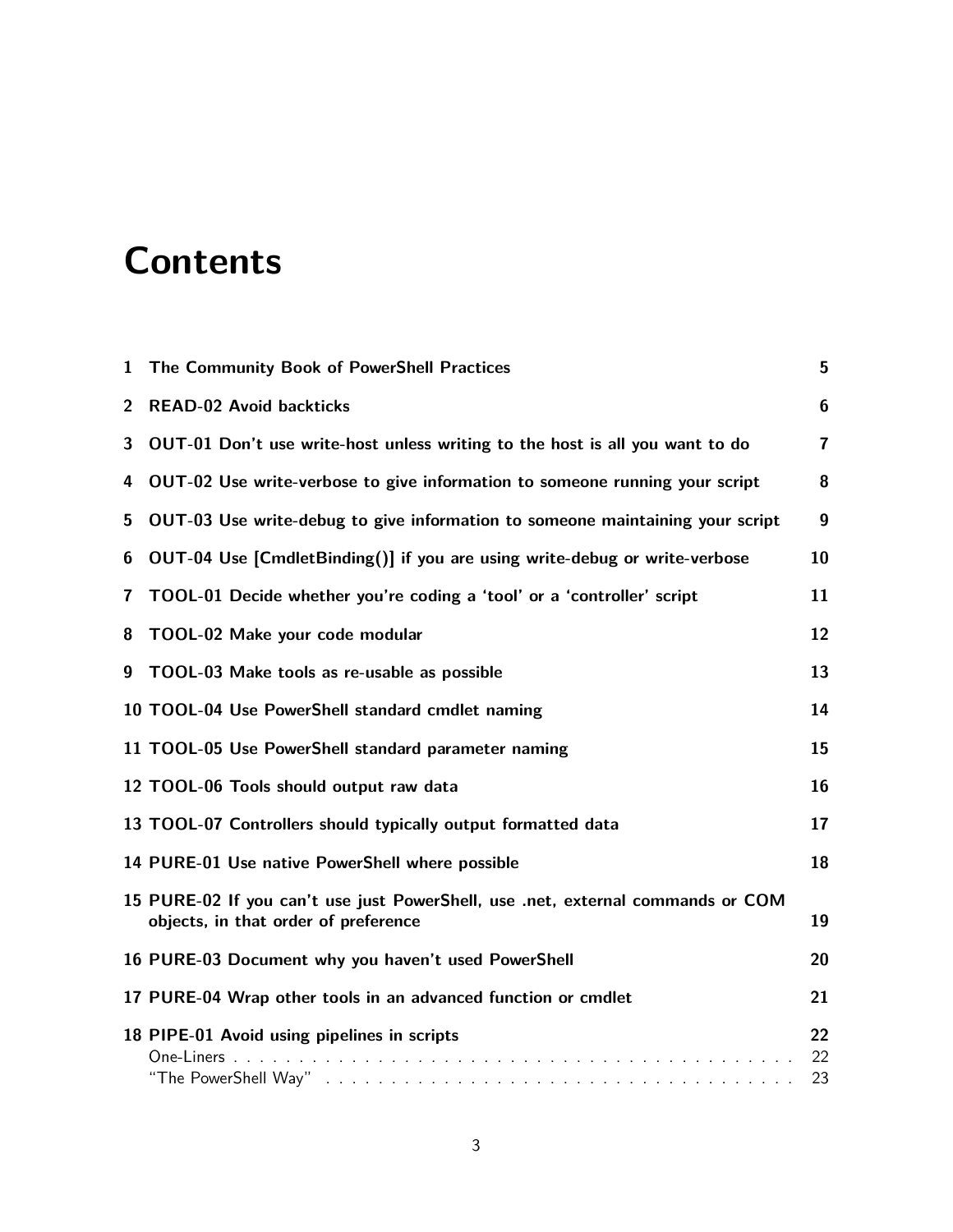|  | 19 ERR-01 Use - Error Action Stop when calling cmdlets                                 | 24 |
|--|----------------------------------------------------------------------------------------|----|
|  | 20 ERR-02 Use \$ErrorActionPreference='Stop' or 'Continue' when calling non-cmdlets 25 |    |
|  | 21 ERR-03 Avoid using flags to handle errors                                           | 26 |
|  | 22 ERR-04 Avoid using \$?                                                              | 27 |
|  | 23 ERR-05 Avoid testing for a null variable as an error condition                      | 28 |
|  | 24 ERR-06 Copy \$Error[0] to your own variable                                         | 29 |
|  | 25 WAST-01 Don't re-invent the wheel                                                   | 30 |
|  | 26 WAST-02 Report bugs to Microsoft                                                    | 31 |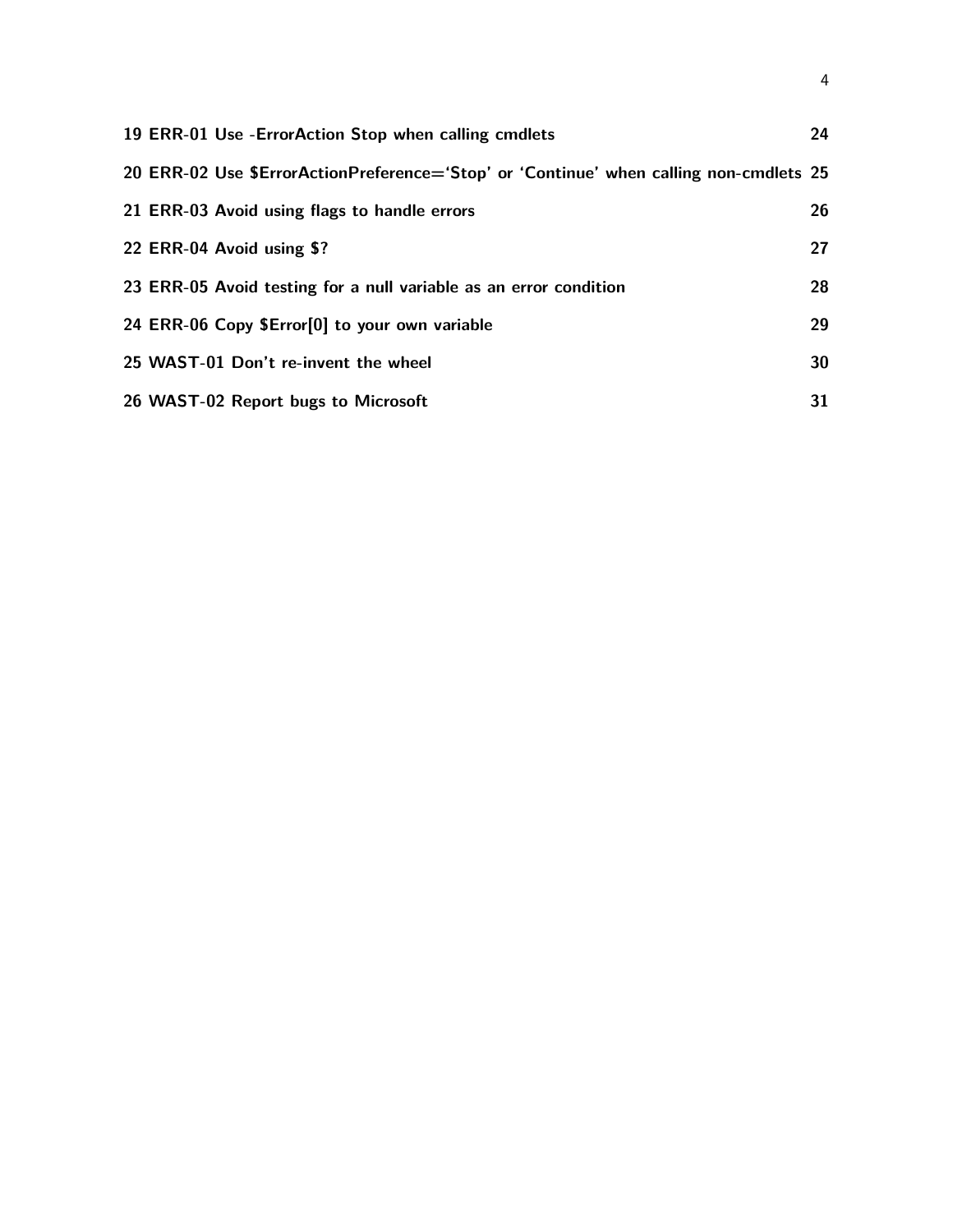#### <span id="page-4-0"></span>**1 The Community Book of PowerShell Practices**

During the 2013 Scripting Games, it became apparent that a great many folks in the PowerShell community have vastly different ideas about what's "right and wrong" in the world of PowerShell scripting. Some folks down-scored techniques that others praised, and vice-versa.

After the Games, PowerShell.org ran a series of "Great Debate" blog posts, outlining some of the more controversial issues and asking for community input. The catch is the input had to not only state what the person thought was best, but very specifically why they thought that.

Those discussions got people thinking, and provided the basis for a "Community Book of PowerShell Practices." Over time, however, some of those practices started to show their age, and the fact that they'd come from a discussion involving a specific audience - systems administrators participating in a scripting competition. As the PowerShell community began to grow and become more engaged, a broader discussion ensued. Automated script analyzers joined the mix, offering the ability to more formally codify certain practices, especially with regard to style. And, an audience involving more than just systems administrators began to take an interest.

As a result, the "Community Book of PowerShell Practices" has been discontinued, in favor of the "PowerShell Practice and Style Guide," [available as an open-source Markdown project on GitHub.](https://t.co/tuVwsOa0k9) We encourage you to visit that project, review what it offers, and make your own contributions to the continuing evolution of PowerShell Practices.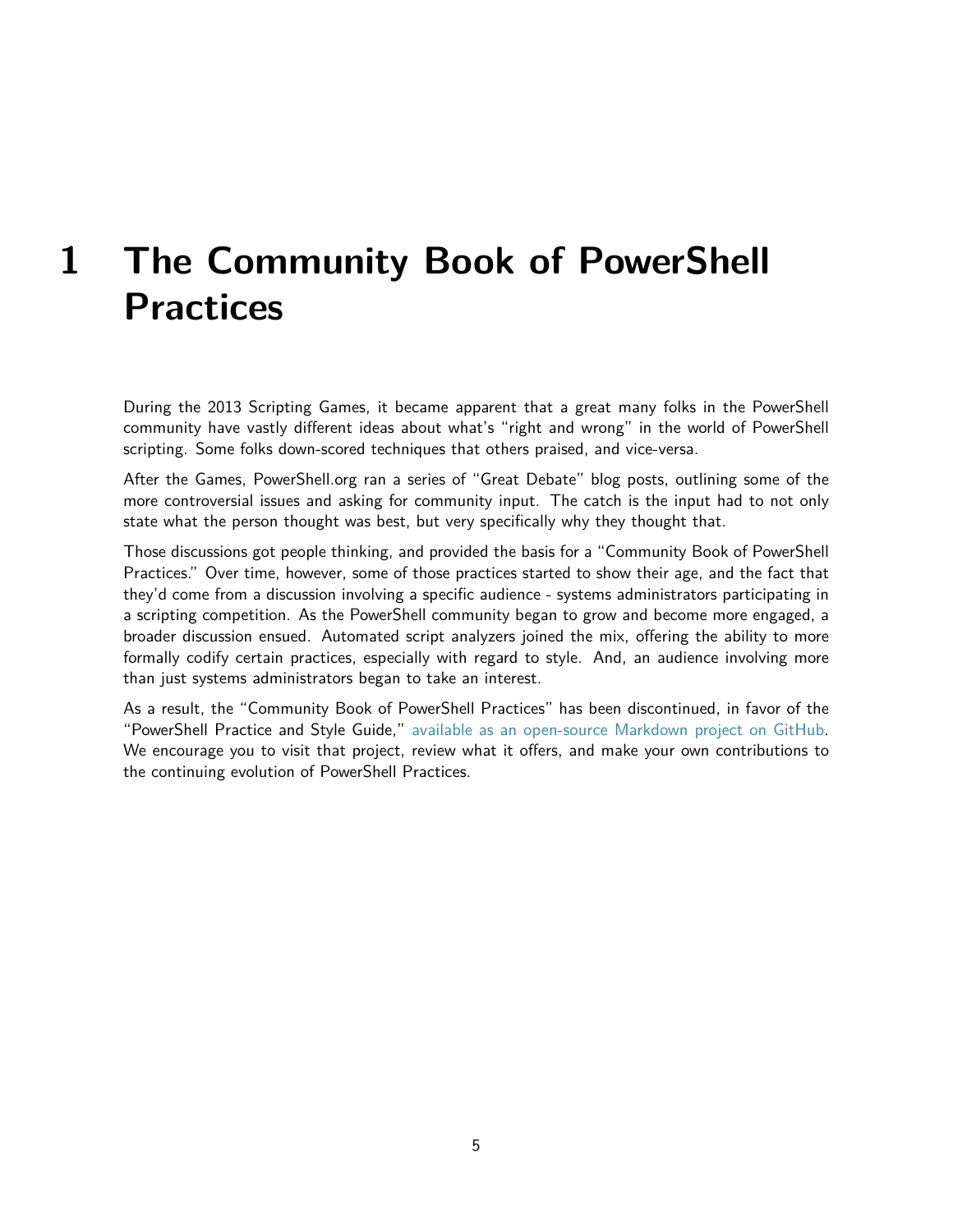#### <span id="page-5-0"></span>**2 READ-02 Avoid backticks**

#### Consider this:

Get-WmiObject -Class Win32\\_LogicalDisk ` -Filter "DriveType=3" ` -ComputerName SERVER2 In general, the community feels you should avoid using those backticks as "line continuation characters" when possible. They're hard to read, easy to miss, and easy to mis-type. Also, if you add an extra whitespace after the backtick in the above example, then the command won't work. The resulting error is hard to correlate to the actual problem, making debugging the issue harder.

Here's an alternative:  $"''"$  $$params = @{Class=Win32\_LogicalDisk; }$ 

```
Filter='DriveType=3';
ComputerName=SERVER2}
```
Get-WmiObject @params  $"''"$ 

The technique is called *splatting*. It lets you get the same nice, broken-out formatting without using the backtick. You can also line break after almost any comma, pipe character, or semicolon without using a backtick.

The backtick is not universally hated - but it can be inconvenient. If you have to use it for line breaks, well then, use it. Just try not to have to.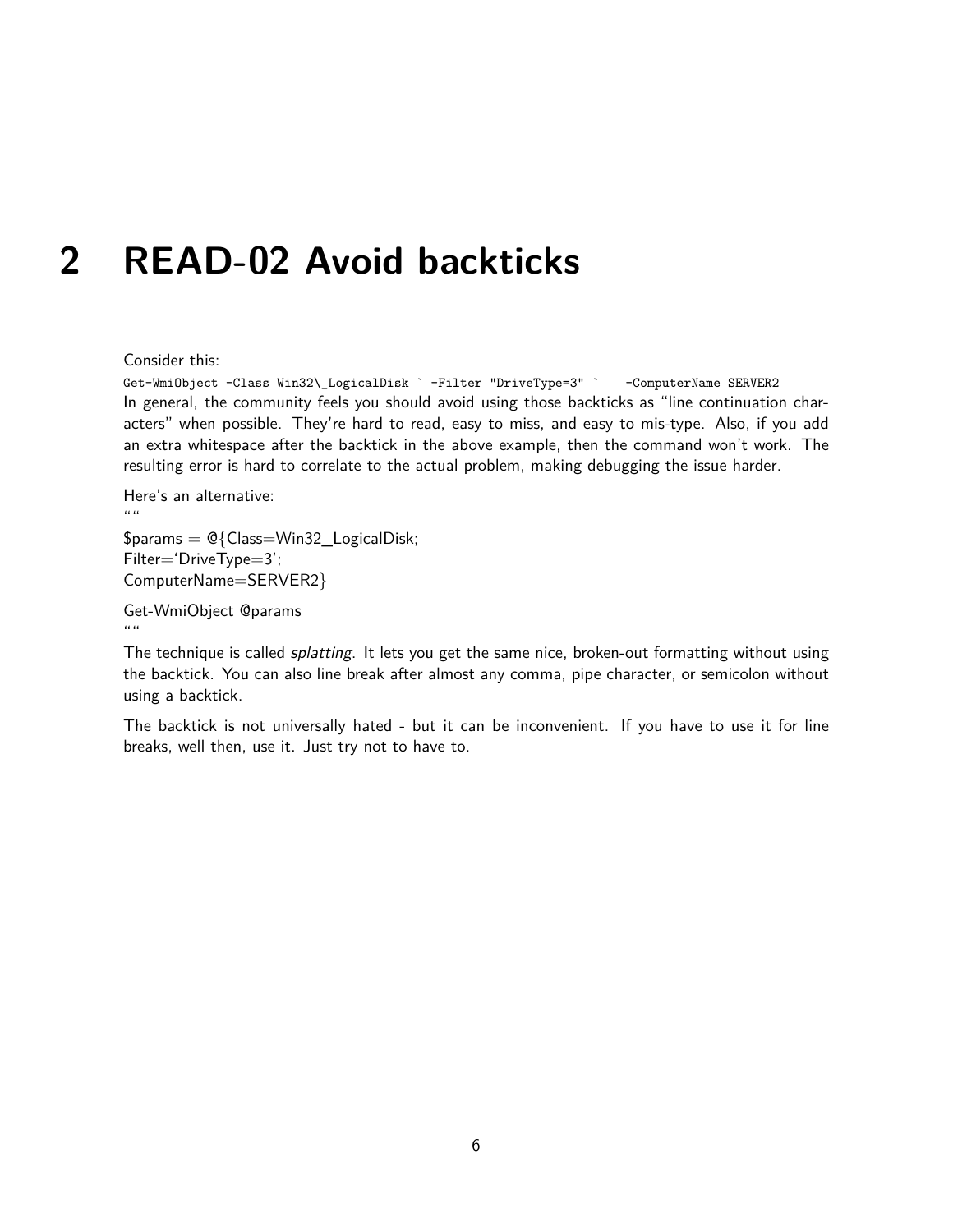# <span id="page-6-0"></span>**3 OUT-01 Don't use write-host unless writing to the host is all you want to do**

It is generally accepted that you should never use Write-Host to create any script output whatsoever, unless your script (or function, or whatever) uses the Show verb (as in, Show-Performance). That verb explicitly means "show on the screen, with no other possibilities." Like Show-Command.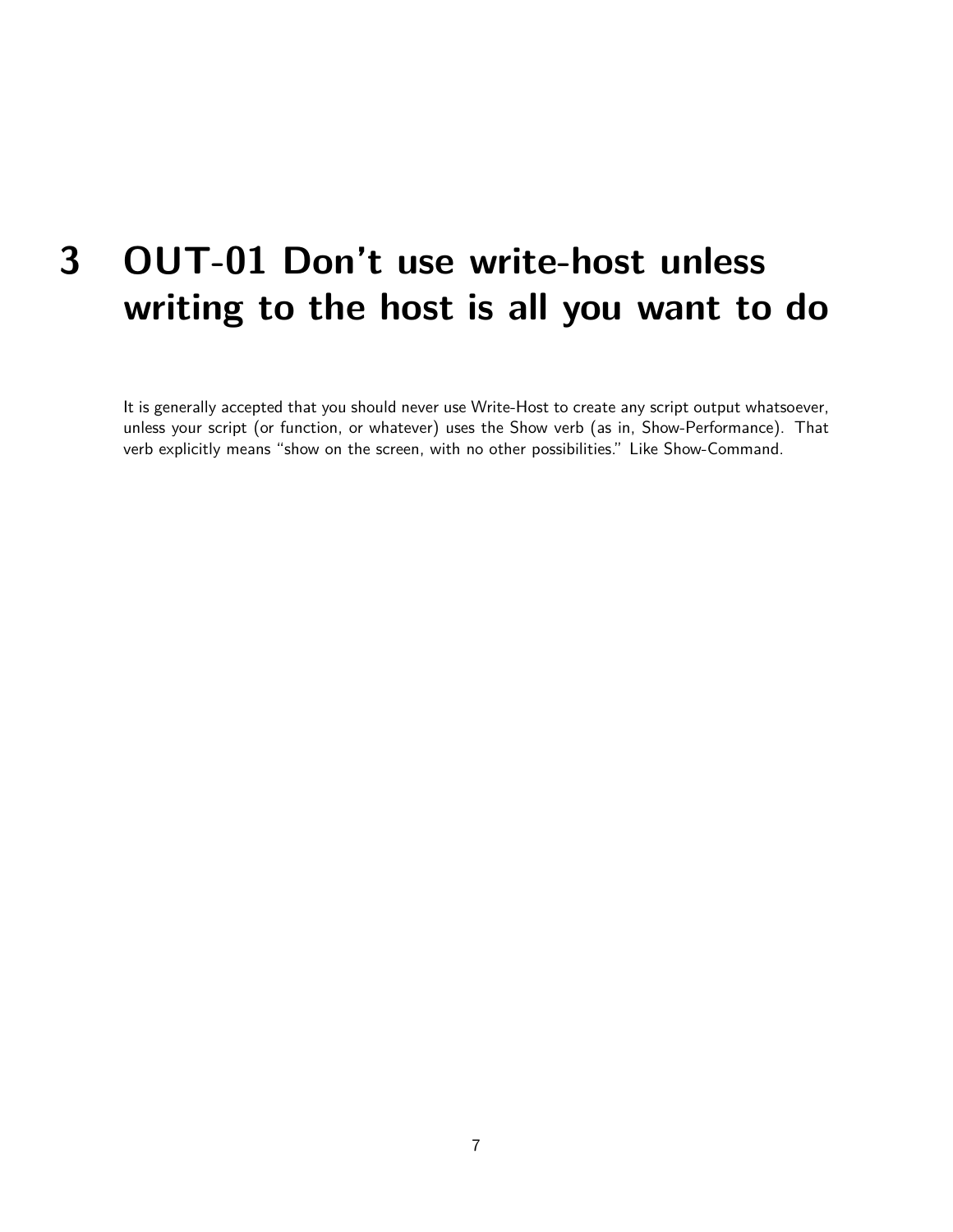# <span id="page-7-0"></span>**4 OUT-02 Use write-verbose to give information to someone running your script**

Verbose output is generally held to be output that is useful for anyone running the script, providing status information ("now attempting to connect to SERVER1") or progress information ("10% complete").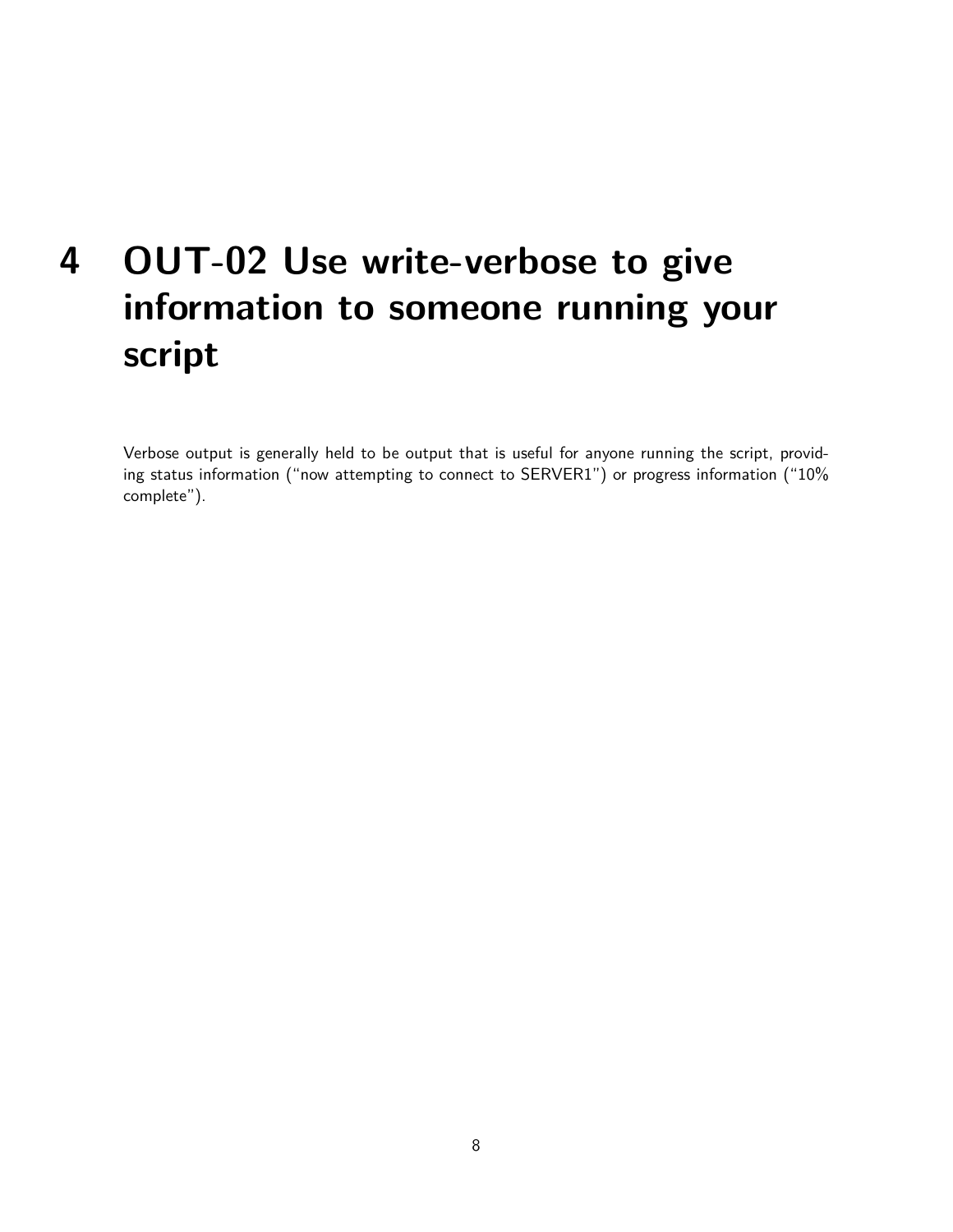# <span id="page-8-0"></span>**5 OUT-03 Use write-debug to give information to someone maintaining your script**

Debug output is generally held to be output that is useful for script debugging ("Now entering main loop," "Result was null, skipping to end of loop"), since it also creates a breakpoint prompt.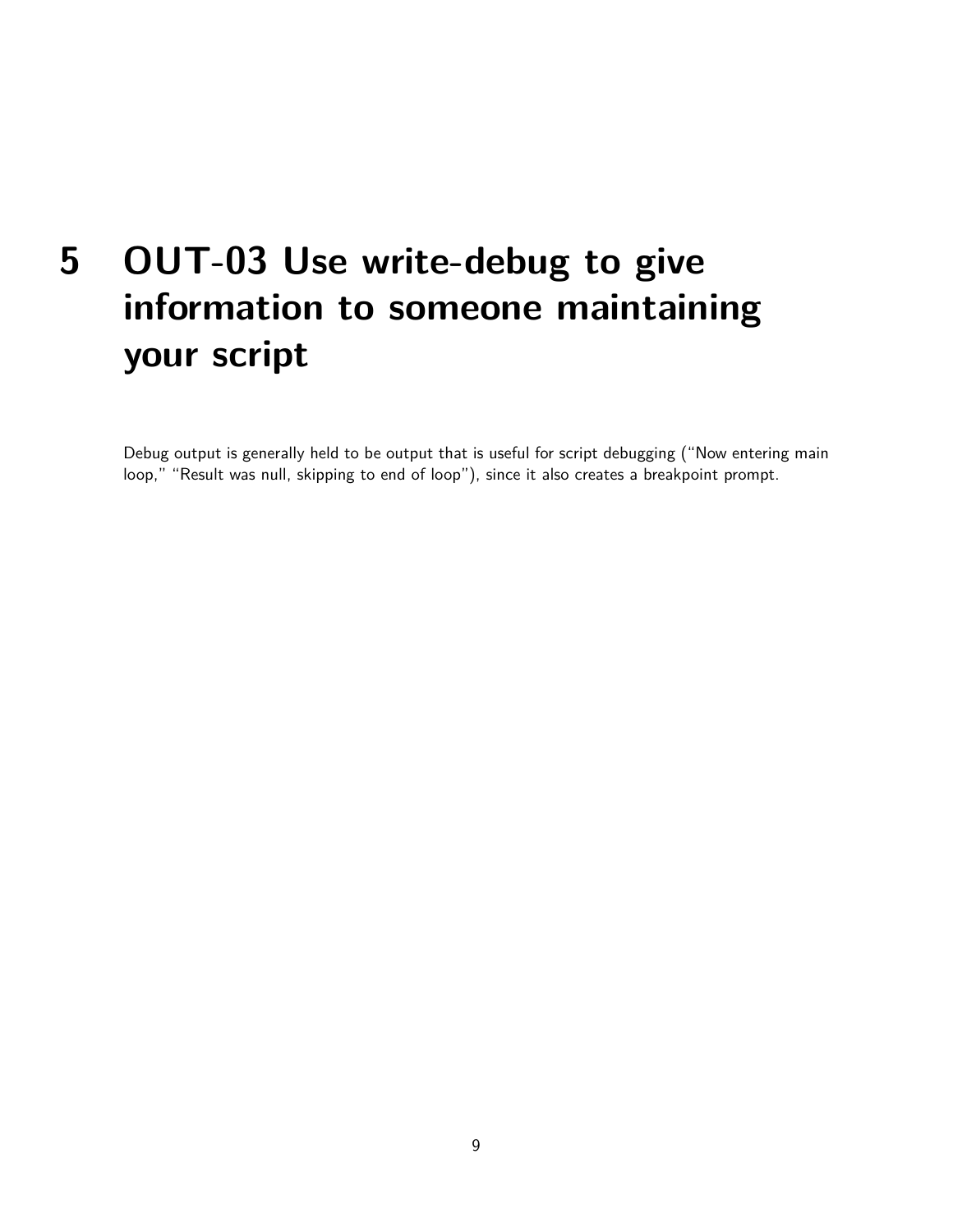## <span id="page-9-0"></span>**6 OUT-04 Use [CmdletBinding()] if you are using write-debug or write-verbose**

Both Verbose and Debug output are off by default, and when you use Write-Verbose or Write-Debug, it should be in a script or function that uses the [CmdletBinding()] declaration, which automatically enables the switch.

The CmdletBinding attribute is specified on the first line of the script or function. After the name and inline help, but before the parameter definition:

function your-function { <# <Comment-based help> #> [CmdletBinding()] Param( [String] \$Parameter1)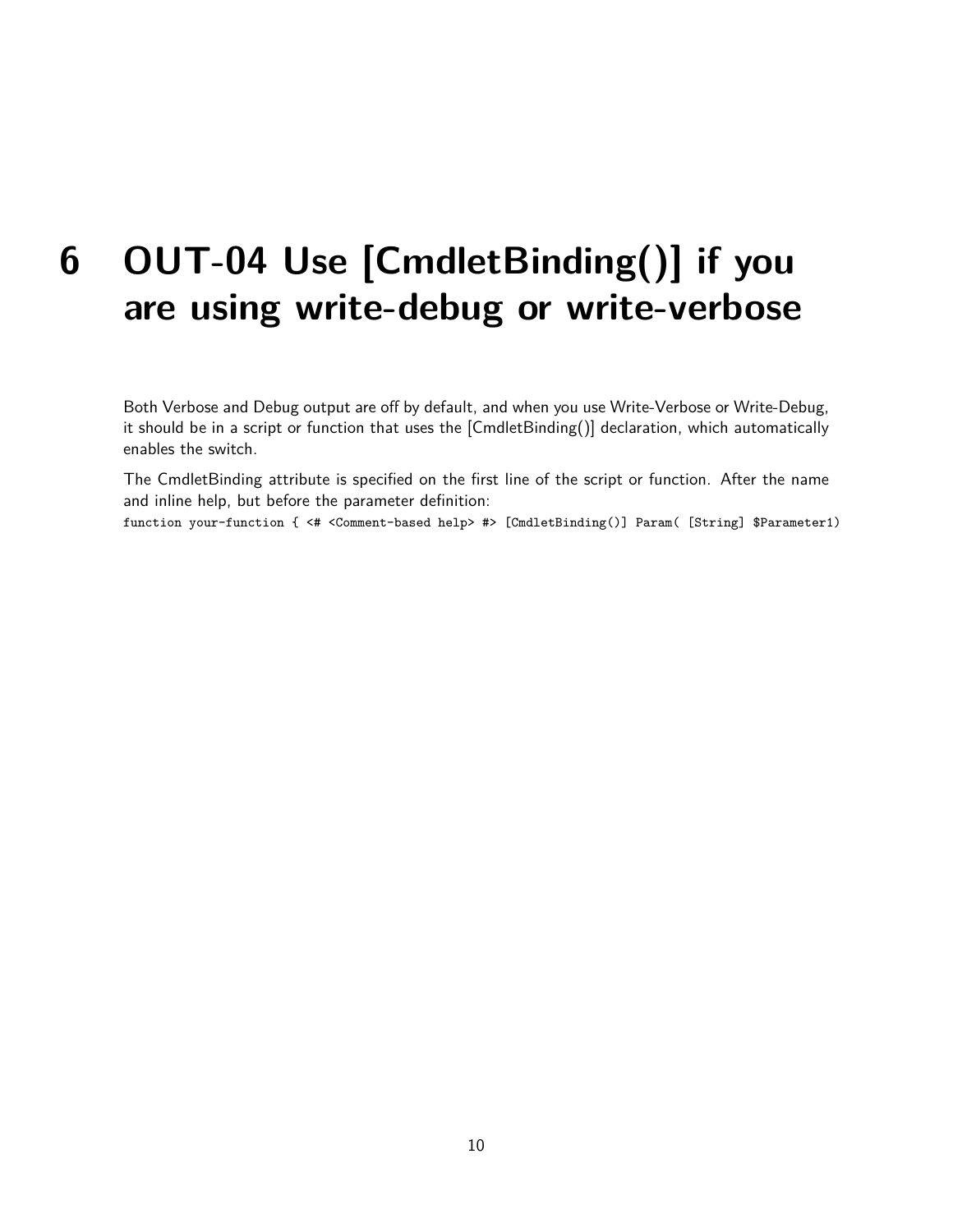## <span id="page-10-0"></span>**7 TOOL-01 Decide whether you're coding a 'tool' or a 'controller' script**

For this discussion, it's important to have some agreed-upon terminology. While the terminology here isn't used universally, the community generally agrees that several types of "script" exist:

- 1. Some scripts contain tools, when are meant to be reusable. These are typically functions or advanced functions, and they are typically contained in a script module or in a function library of some kind. These tools are designed for a high level of re-use.
- 2. Some scripts are controllers, meaning they are intended to utilize one or more tools (functions, commands, etc) to automate a specific business process. A script is not intended to be reusable; it is intended to make use of reuse by leveraging functions and other commands

For example, you might write a "New-CorpUser" script, which provisions new users. In it, you might call numerous commands and functions to create a user account, mailbox-enable them, provision a home folder, and so on. Those discrete tasks might also be used in other processes, so you build them as functions. The script is only intended to automate that one process, and so it doesn't need to exhibit reusability concepts. It's a standalone thing.

Controllers, on the other hand, often produce output directly to the screen (when designed for interactive use), or may log to a file (when designed to run unattended).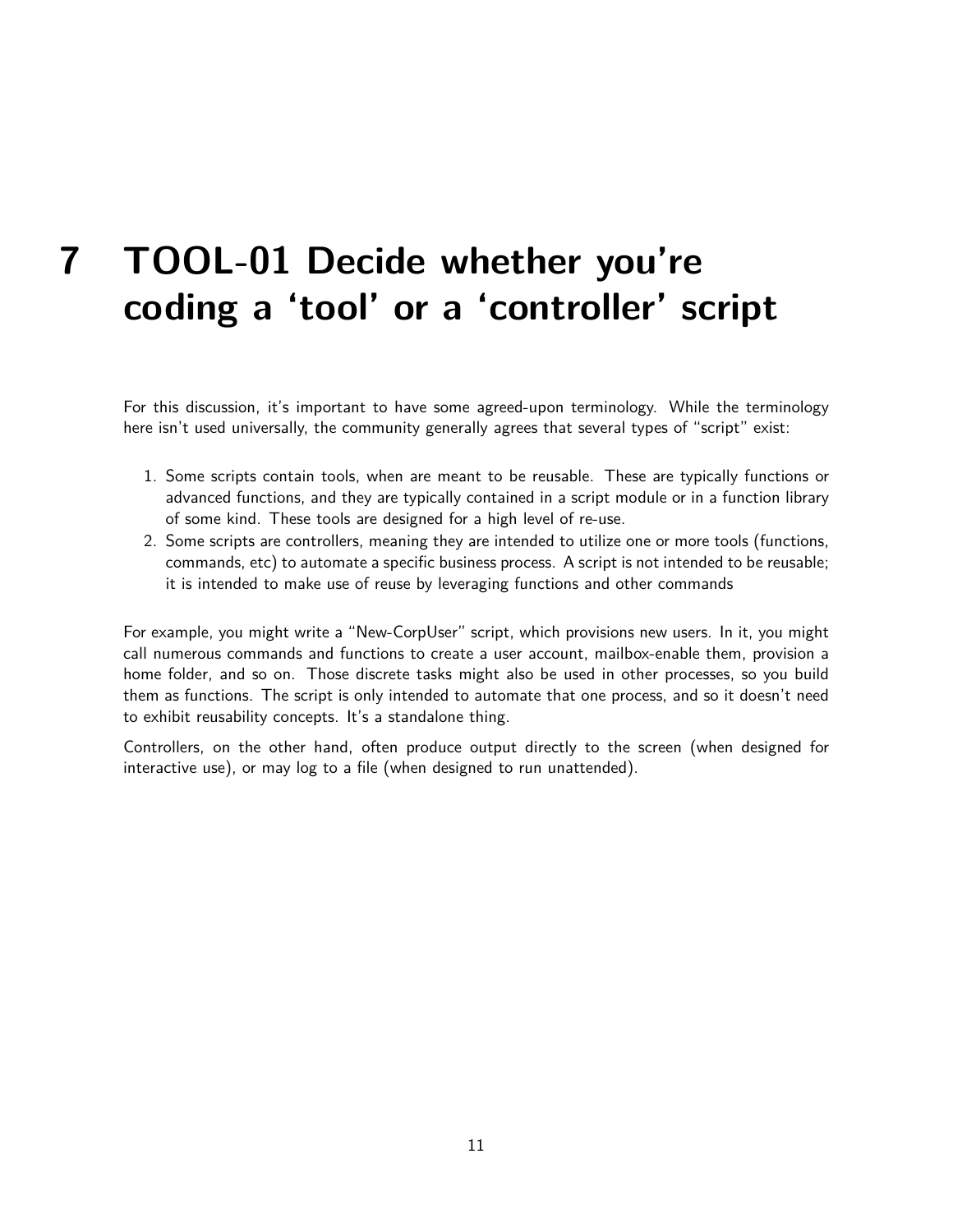#### <span id="page-11-0"></span>**8 TOOL-02 Make your code modular**

Generally, people tend to feel that most working code - that is, your code which does things - should be modularized into functions and ideally stored in script modules.

That makes those functions more easily re-used. Those functions should exhibit a high level of reusability, such as accepting input only via parameters and producing output only as objects to the pipeline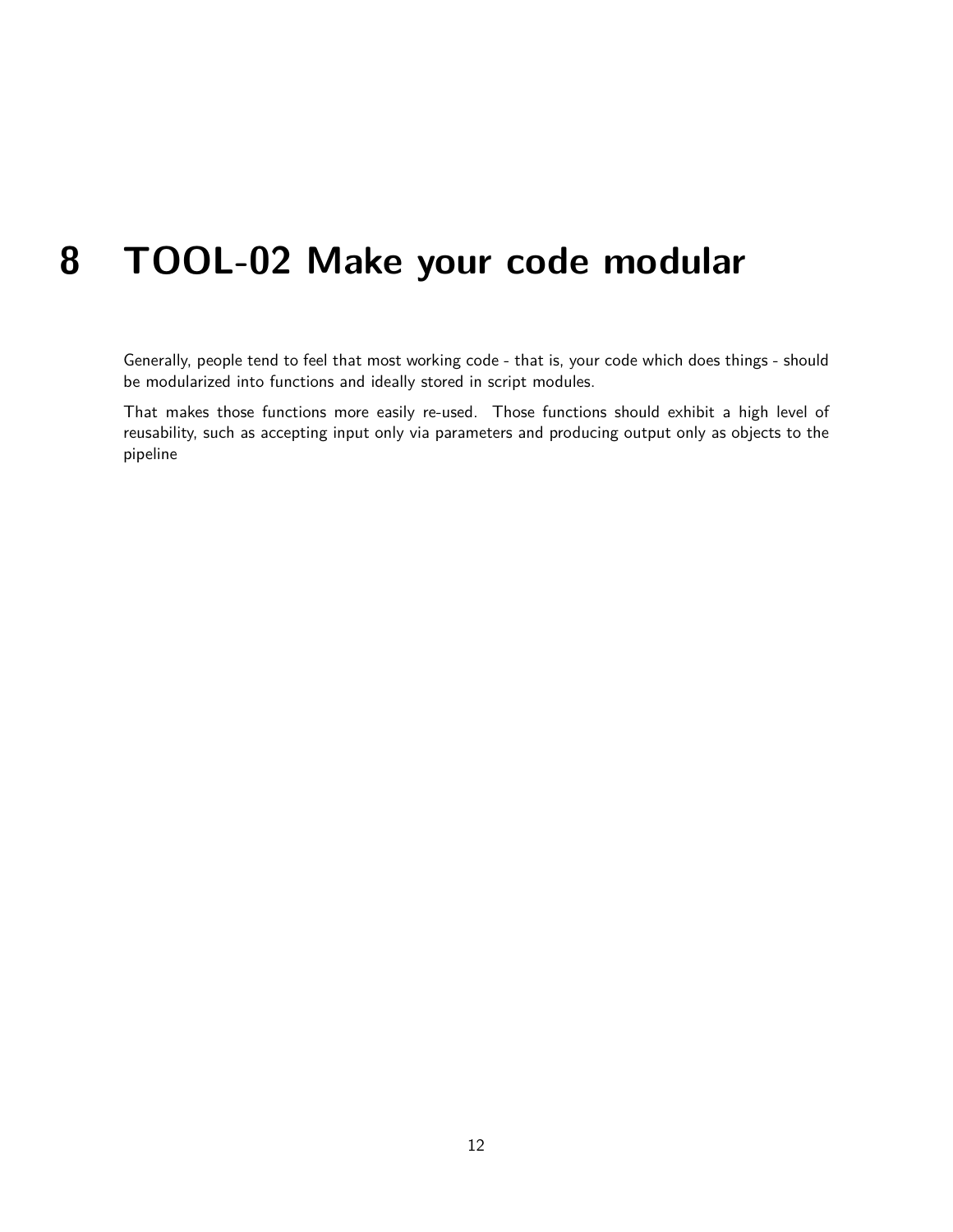# <span id="page-12-0"></span>**9 TOOL-03 Make tools as re-usable as possible**

Tools should accept input from parameters and should (in most cases) produce any output to the pipeline; this approach helps maximize reusability.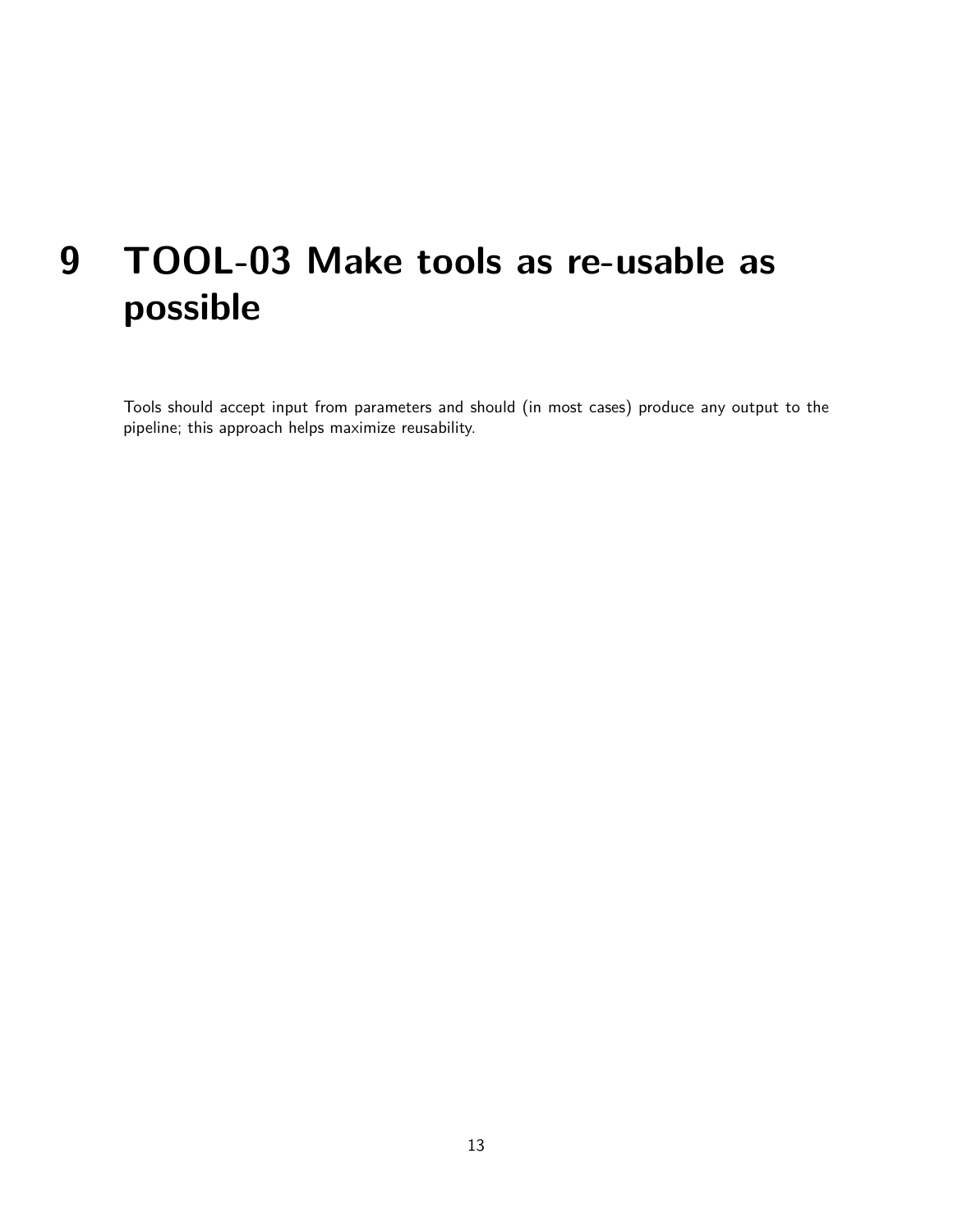# <span id="page-13-0"></span>**10 TOOL-04 Use PowerShell standard cmdlet naming**

Use the verb-noun convention, and use the PowerShell standard verbs. You can get a list of the verbs by typing 'get-verb' at the command line.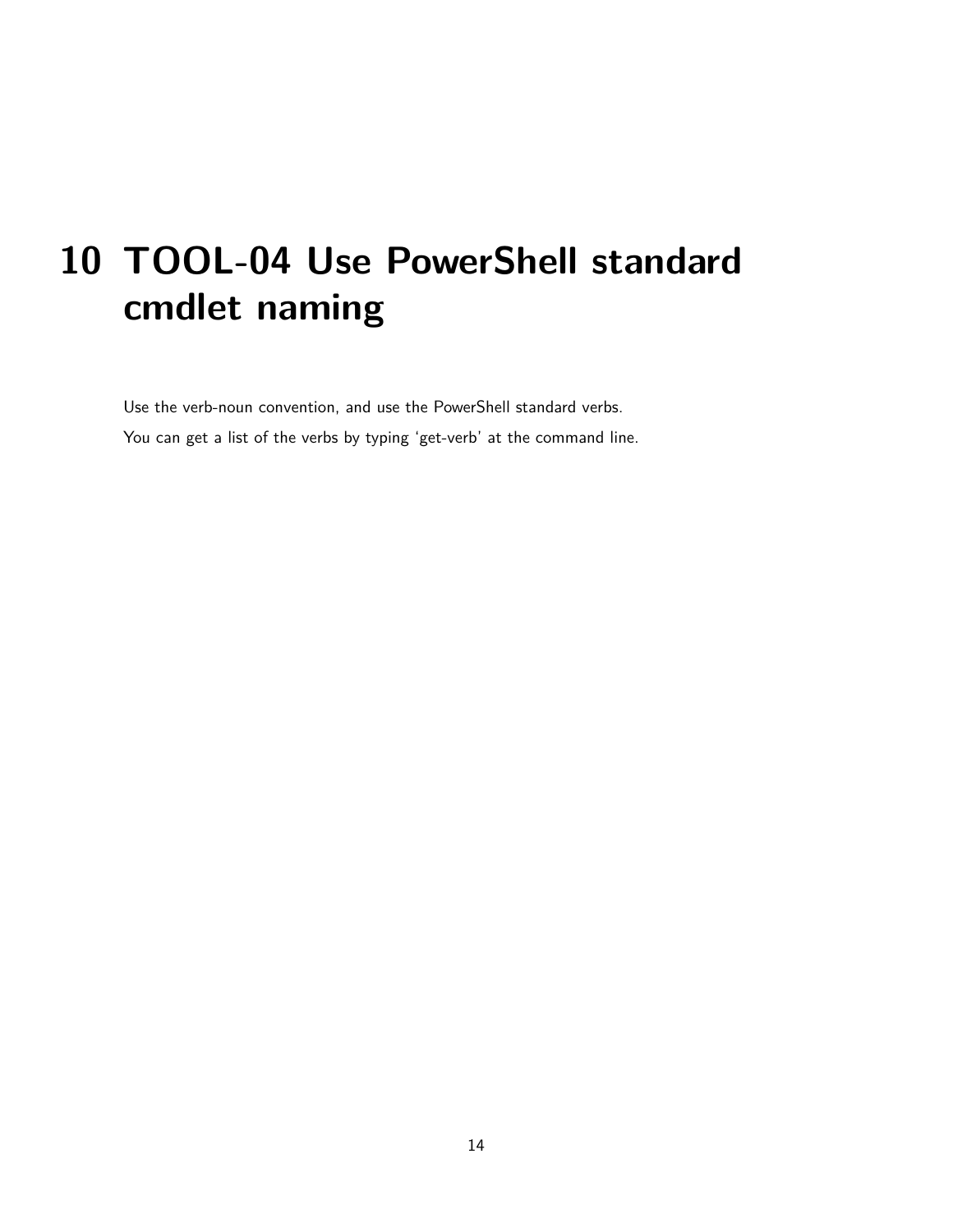# <span id="page-14-0"></span>**11 TOOL-05 Use PowerShell standard parameter naming**

Tools should be consistent with PowerShell native cmdlets in regards parameter naming.

For example, use \$ComputerName and \$ServerInstance rather than something like \$Param\_Computer and \$InstanceName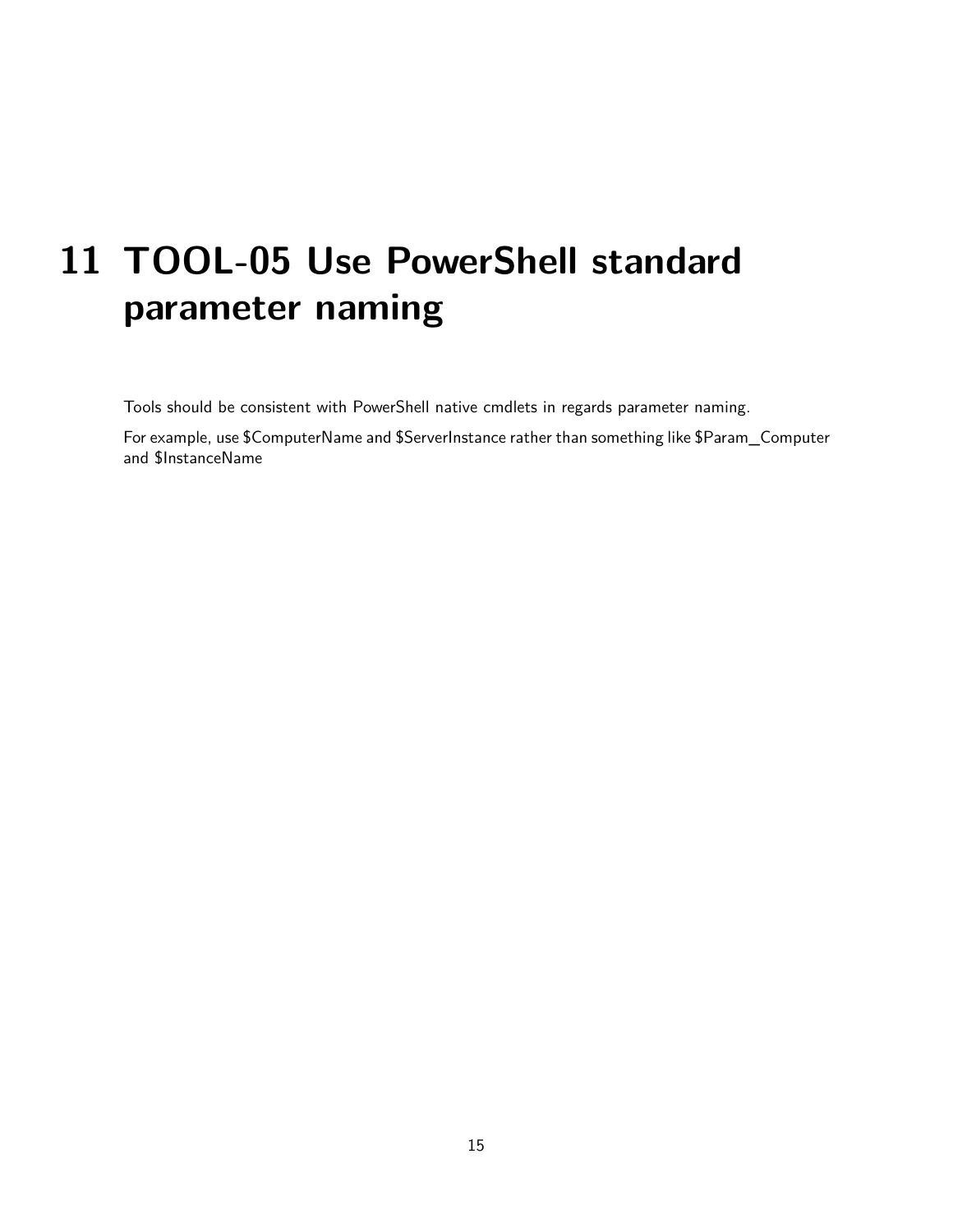# <span id="page-15-0"></span>**12 TOOL-06 Tools should output raw data**

The community generally agrees that tools should output raw data. That is, their output should be manipulated as little as possible. If a tool retrieves information represented in bytes, it should output bytes, rather than converting that value to another unit of measure. Having a tool output less-manipulated data helps the tool remain reusable in a larger number of situations.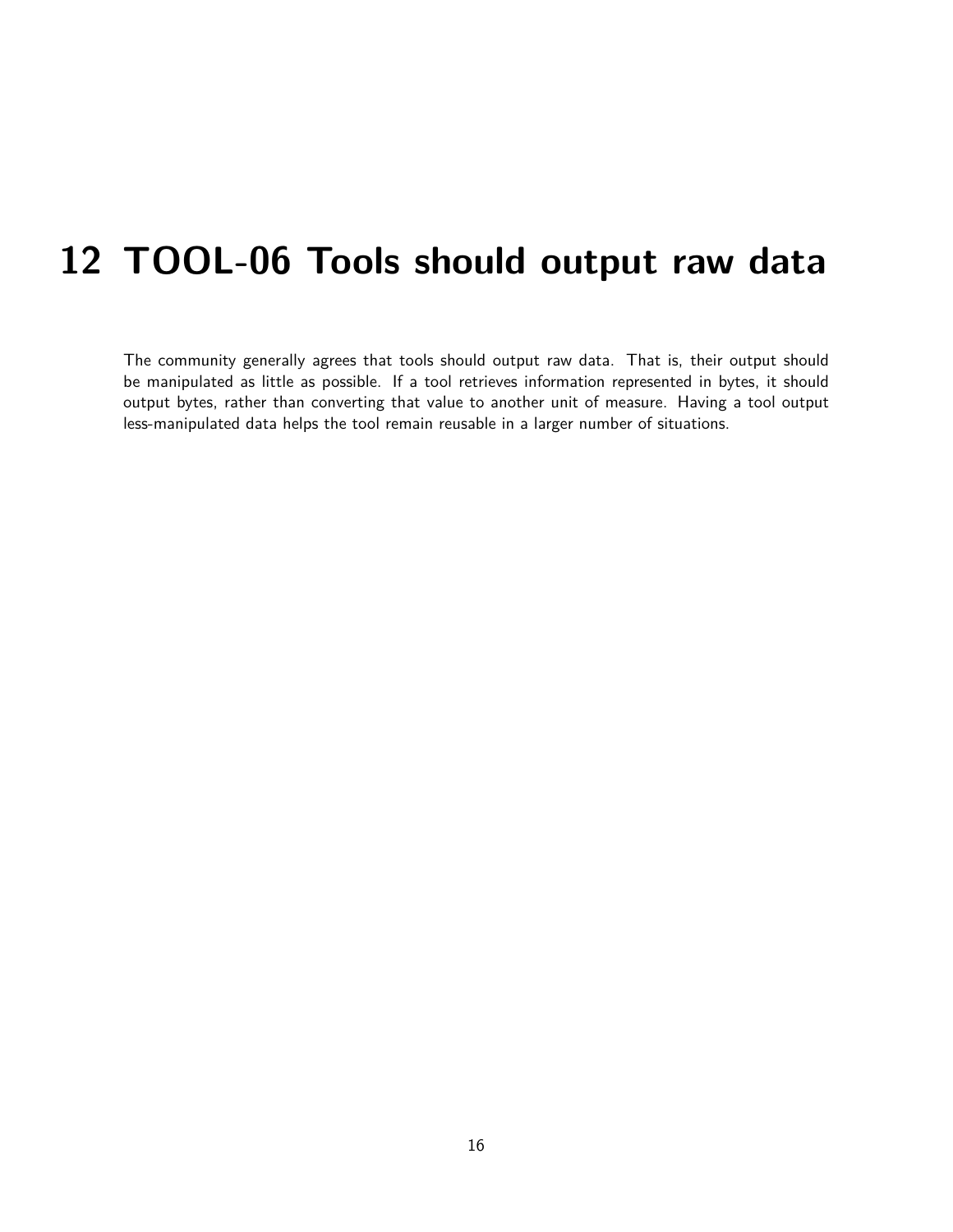#### <span id="page-16-0"></span>**13 TOOL-07 Controllers should typically output formatted data**

Controllers, on the other hand, may reformat or manipulate data because controllers do not aim to be reusable; they instead aim to do as good a job as possible at a particular task.

For example, a function named Get-DiskInfo would return disk sizing information in bytes, because that's the most-granular unit of measurement the operating system offers. A controller that was creating an inventory of free disk space might translate that into gigabytes, because that unit of measurement is the most convenient for the people who will view the inventory report.

An intermediate step is useful for tools that are packaged in script modules: views. By building a manifest for the module, you can have the module also include a custom .format.ps1xml view definition file. The view can specify manipulated data values, such as the default view used by PowerShell to display the output of Get-Process. The view does not manipulate the underlying data, leaving the raw data available for any purpose.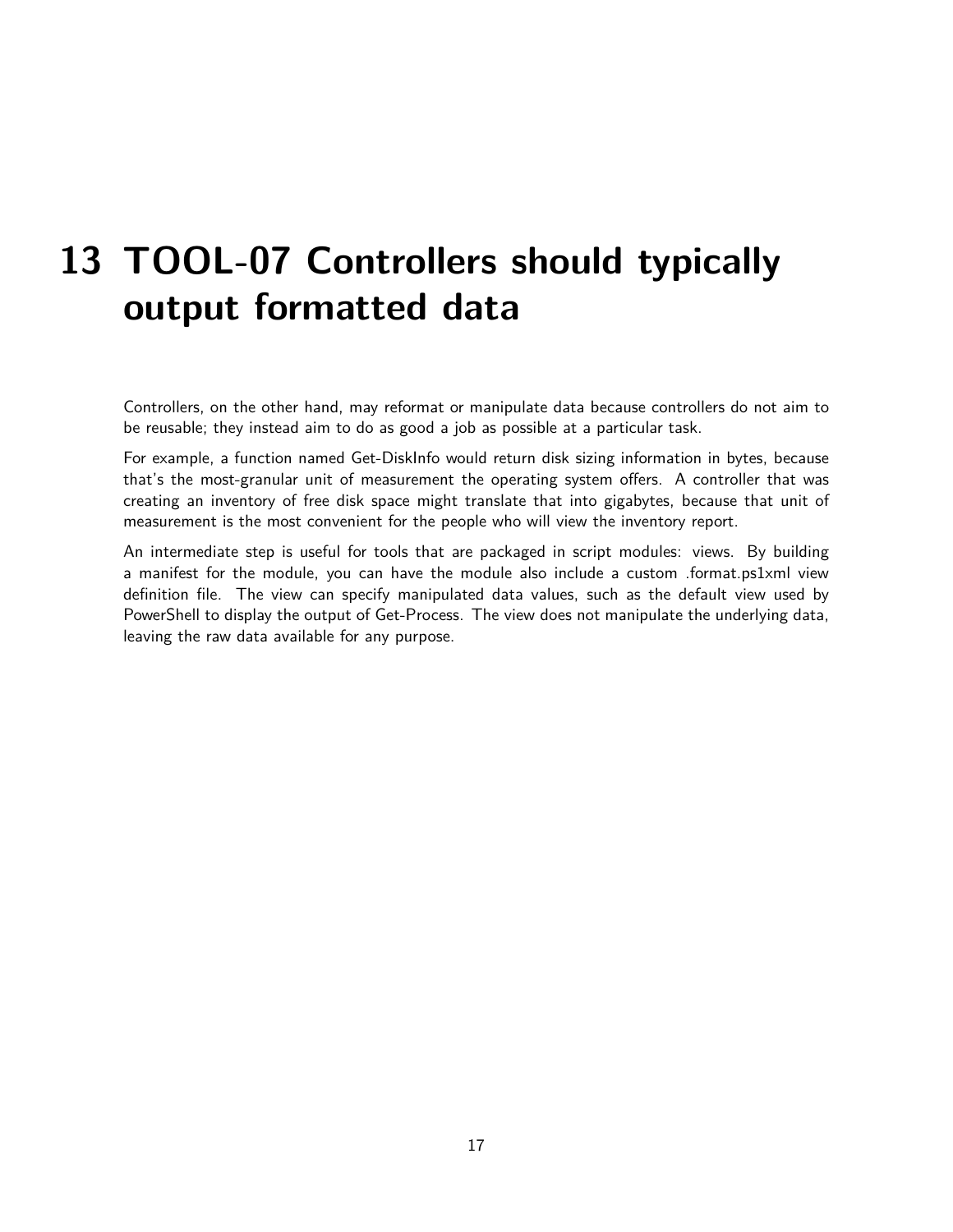# <span id="page-17-0"></span>**14 PURE-01 Use native PowerShell where possible**

This means not using COM, .NET Framework classes, and so on when there is a native Windows PowerShell command or technique that gets the job done.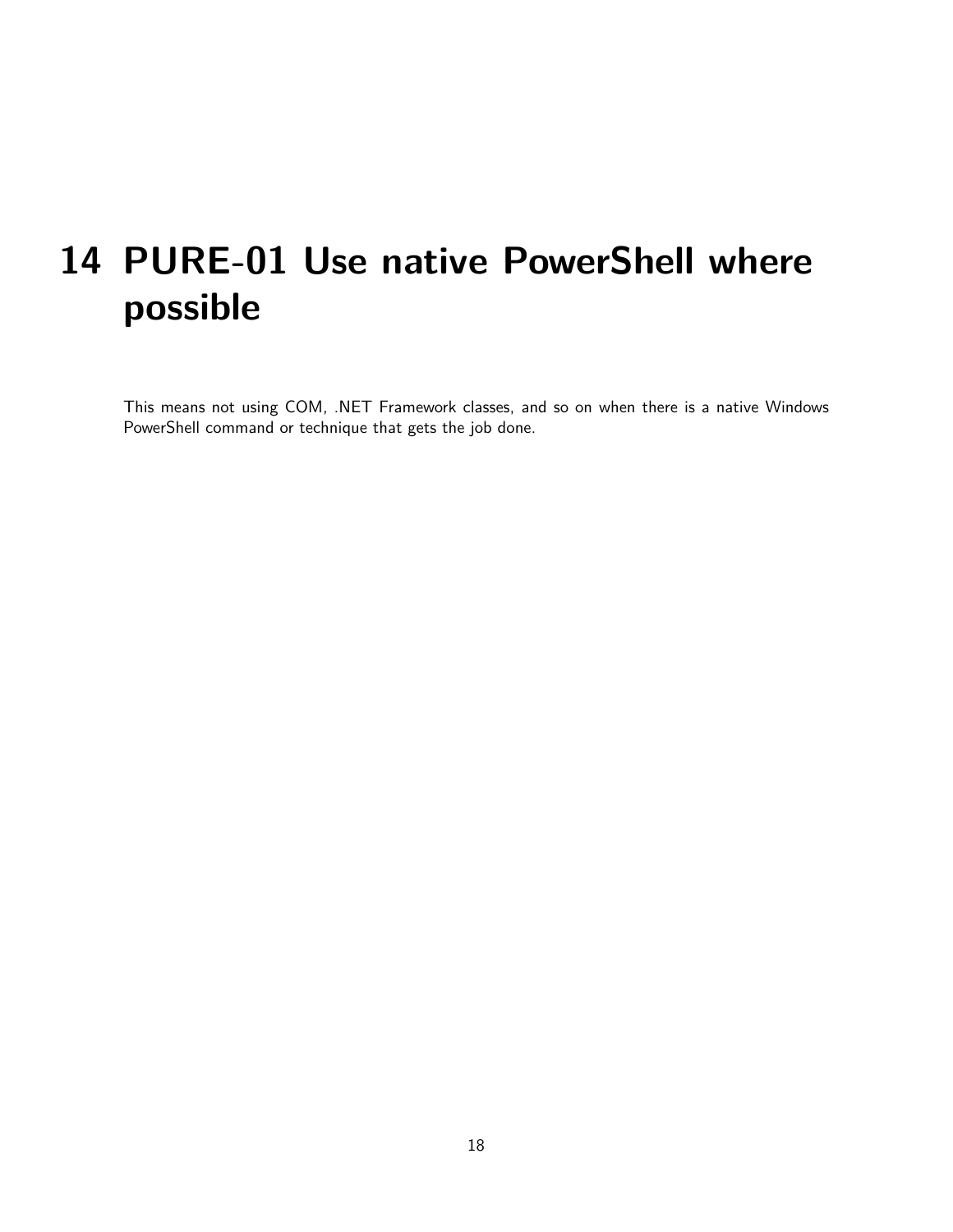# <span id="page-18-0"></span>**15 PURE-02 If you can't use just PowerShell, use .net, external commands or COM objects, in that order of preference**

First, at the end of the day, get the job done the best way you can. Utilize whatever means you have at your disposal, and focus on the techniques you already know, because you'll spend less time coding that way.

That said, there are advantages to sticking with "PowerShell native." In general, folks tend to prefer that you accomplish tasks using the following, in order of preference:

- 1. PowerShell cmdlets, functions, and other "native" elements. These are (or can be) very well documented right within the shell itself, can (and should) use consistent naming and operation, and are generally more discoverable and easier to understand by someone else.
- 2. NET Framework classes, methods, properties, and so on. While not documented in-shell, they at least stay "inside the boundaries" of .NET, and .NET Framework classes are typically well-documented online.
- 3. External commands, like Cacls.exe or PathPing.exe. While not documented in-shell, most tools do offer help displays, and most (especially ones that ship with the OS or server product) have numerous online examples.
- 4. COM objects. These are rarely well-documented, making them harder for someone else to research and understand. They do not always work flawlessly in PowerShell, as they must be used through .NET's Interop layer, which isn't 100% perfect.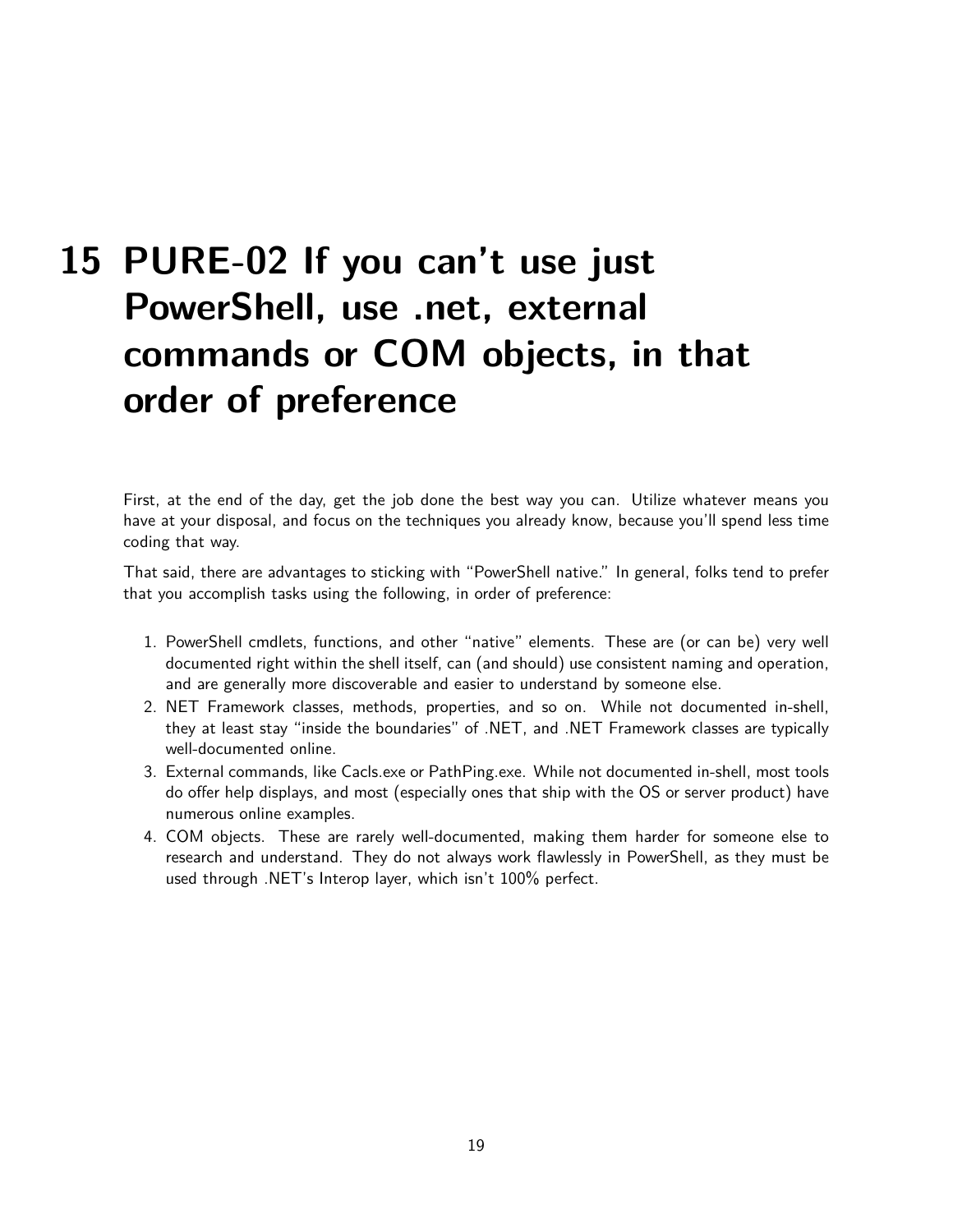#### <span id="page-19-0"></span>**16 PURE-03 Document why you haven't used PowerShell**

So when is it okay to move from one item on this list to another? Obviously, if a task can't be accomplished with a more-preferred way, you move on to a less-preferred way.

If a less-preferred approach offers far superior performance, and performance is a potential issue, then go for the better-performing approach. For example, Robocopy is superior in nearly every way to Copy-Item, and there are probably numerous circumstances where Robocopy would do a much better job.

Document the reason for using tools other than PowerShell in your comments.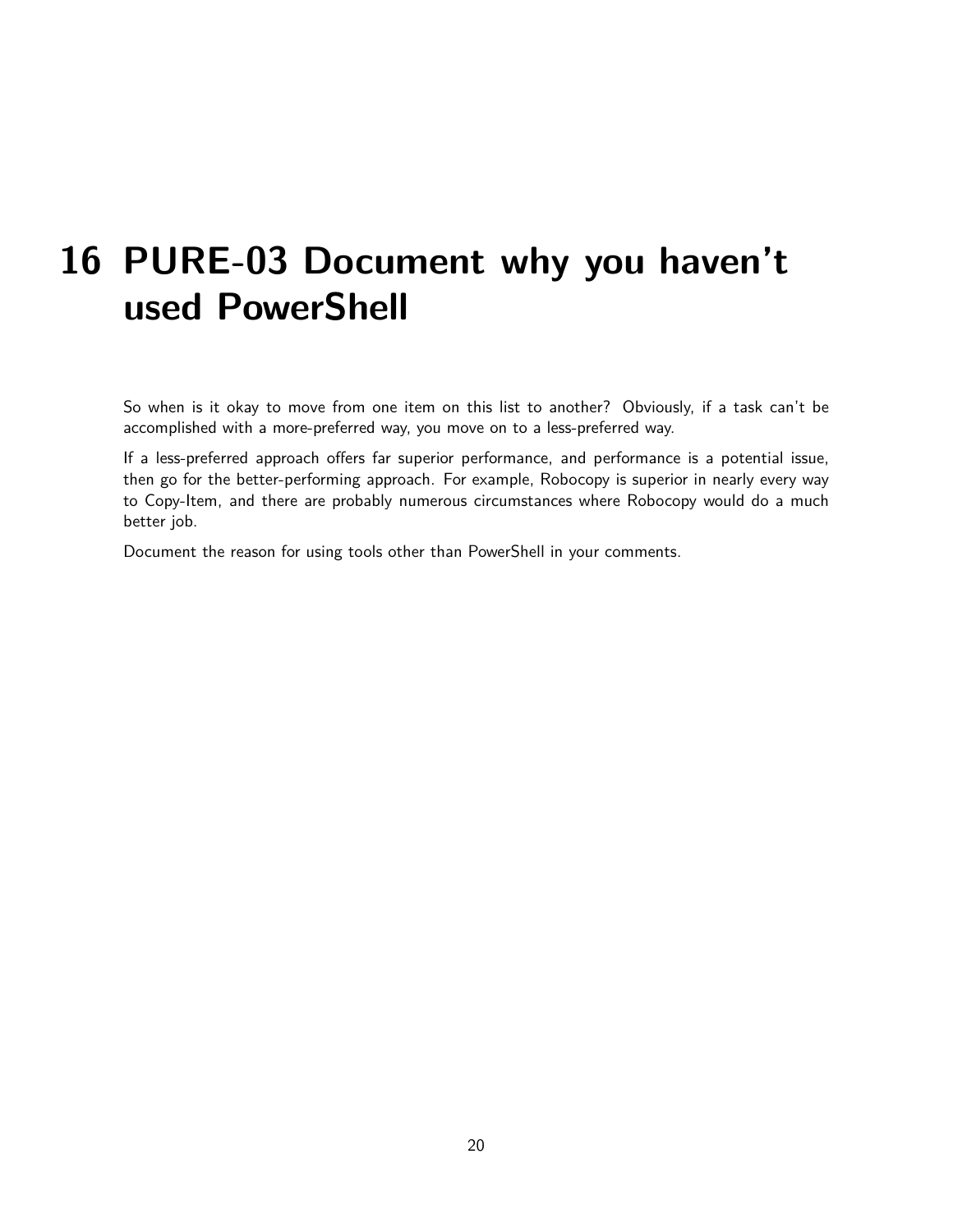#### <span id="page-20-0"></span>**17 PURE-04 Wrap other tools in an advanced function or cmdlet**

That said, you truly become a better PowerShell person if you take the time to wrap a less-preferred way in an advanced function or cmdlet. Then you get the best of both worlds: the ability to reach outside the shell itself for functionality, while keeping the advantages of native commands.

Ignorance, however, is no excuse. If you've written some big wrapper function around Ping.exe simply because you were unaware of Test-Connection, then you've wasted a lot of time, and that is not commendable. Before you move on to a less-preferred approach, make sure the shell doesn't already have a way to do what you're after.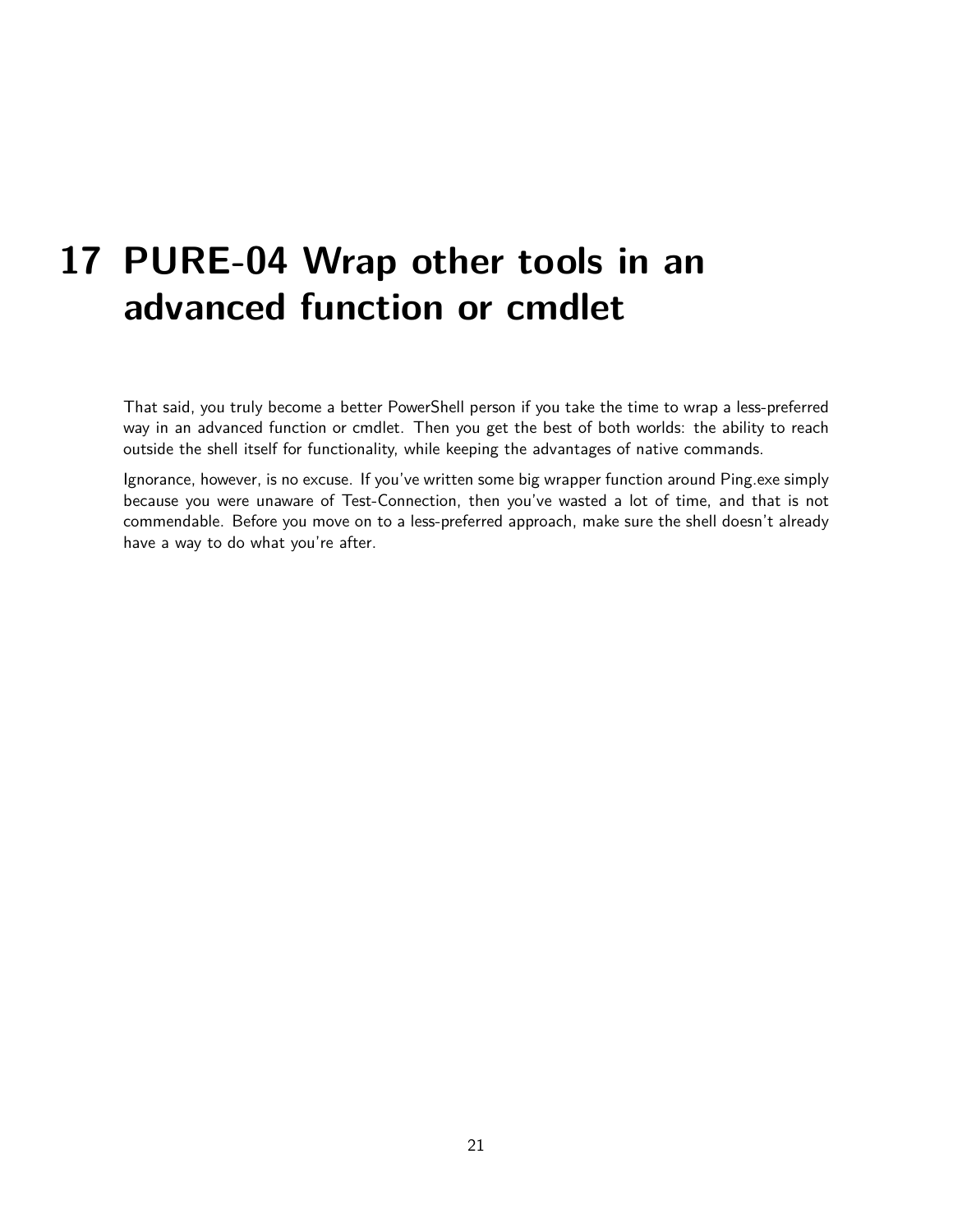## <span id="page-21-0"></span>**18 PIPE-01 Avoid using pipelines in scripts**

Consider this: Get-Content computer-names.txt | ForEach-Object -Process { Get-WmiObject -Class Win32\\_BIOS -ComputerName \$\\_ } And now this alternative:  $"''"$ \$computers = Get-Content computer-names.txt foreach (\$computer in \$computers) { Get-WmiObject -Class Win32\_BIOS -ComputerName \$computer }  $\tilde{u}$ 

The world definitely prefers the latter approach in a script or function.

Constructs offer far more flexibility, especially when you're looping through multiple commands. Error handling becomes far easier and more structured with the latter approach, as does debugging.

Constructs often exhibit higher performance than pipeline-only approaches, but not always - it's worth testing if you are dealing with large data-sets and if you're in a context where performance matters. See PERF-02 for more detail on this.

On the command-line, by yourself, do whichever you prefer. It's as you move into a script - an inherently more structured environment - that you want to start shifting to a more programmingstyle approach.

#### **One-Liners**

<span id="page-21-1"></span>

| In the context of the Scripting Games, if you are asked to do something as a "one-liner," that means a single, continuous pipeline. Using semicolons to jam multiple "lines" into a single "line" does not count.If someone is asking for a one-liner, they're doing it to test a certain type of PowerShell mettle. Mashing multiple lines together by means of semicolons does not fulfill the intent of the question. |

 $|-|-|$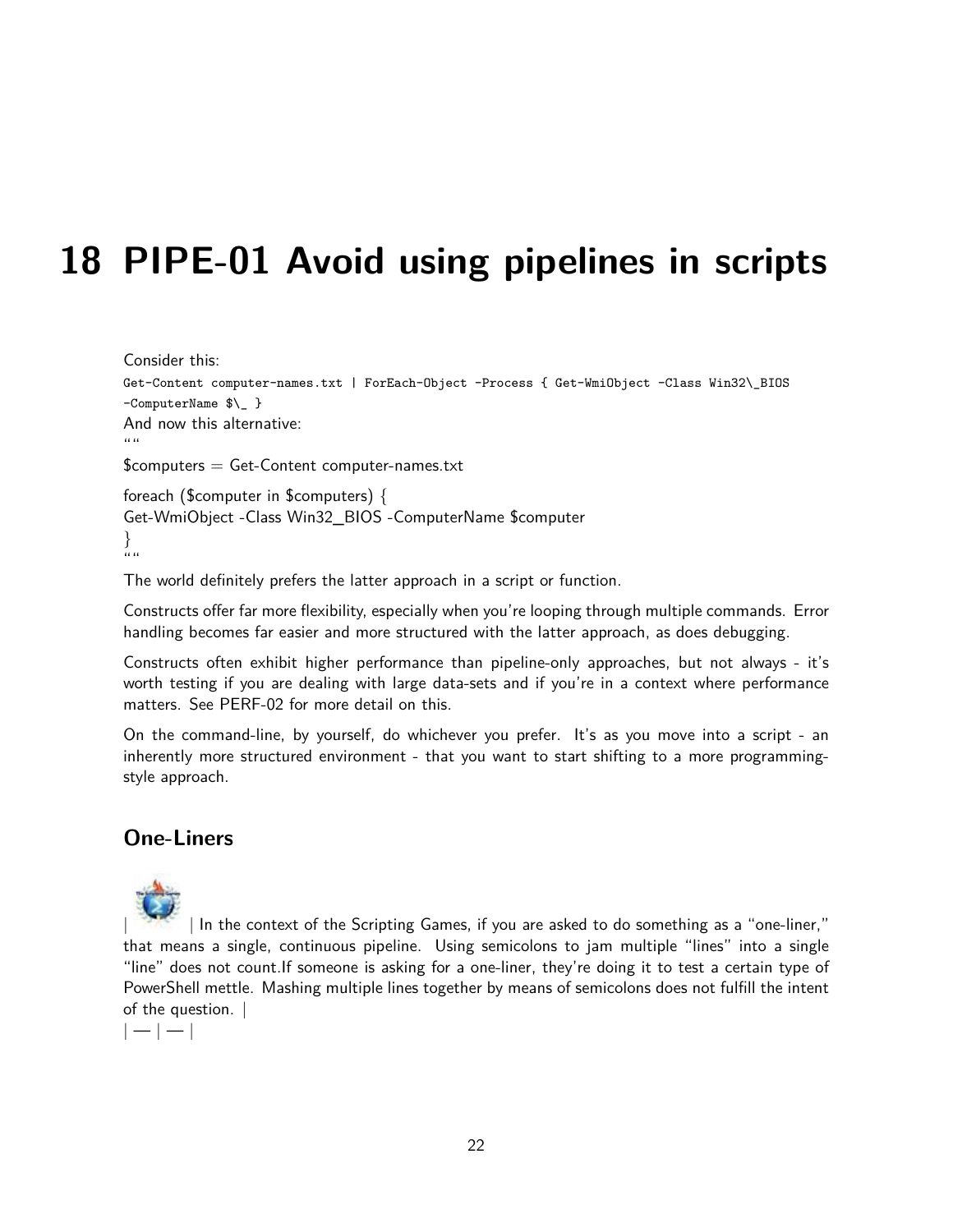#### **"The PowerShell Way"**

<span id="page-22-0"></span>There is no one, true way to do anything in PowerShell. To resurrect a previous pair of examples:  $\overline{a}$ 

[void]Do-Something

Do-Something | Out-Null  $^{\prime\prime}$ "

Same end effect, but some folks will argue that the first command is more "programmer-y" and less "PowerShell-y." The first example runs faster, however, so there's more than an aesthetic difference here.

It's important to note that although PowerShell isn't a programming language, it - like most good shells - does contain a programming language. It's okay to use it. It's fine to use more programmingstyle approaches. Don't dismiss a technique or approach because 'it looks like programming' to you, and because you aren't a programmer and don't want to be one. You might actually be missing out on something.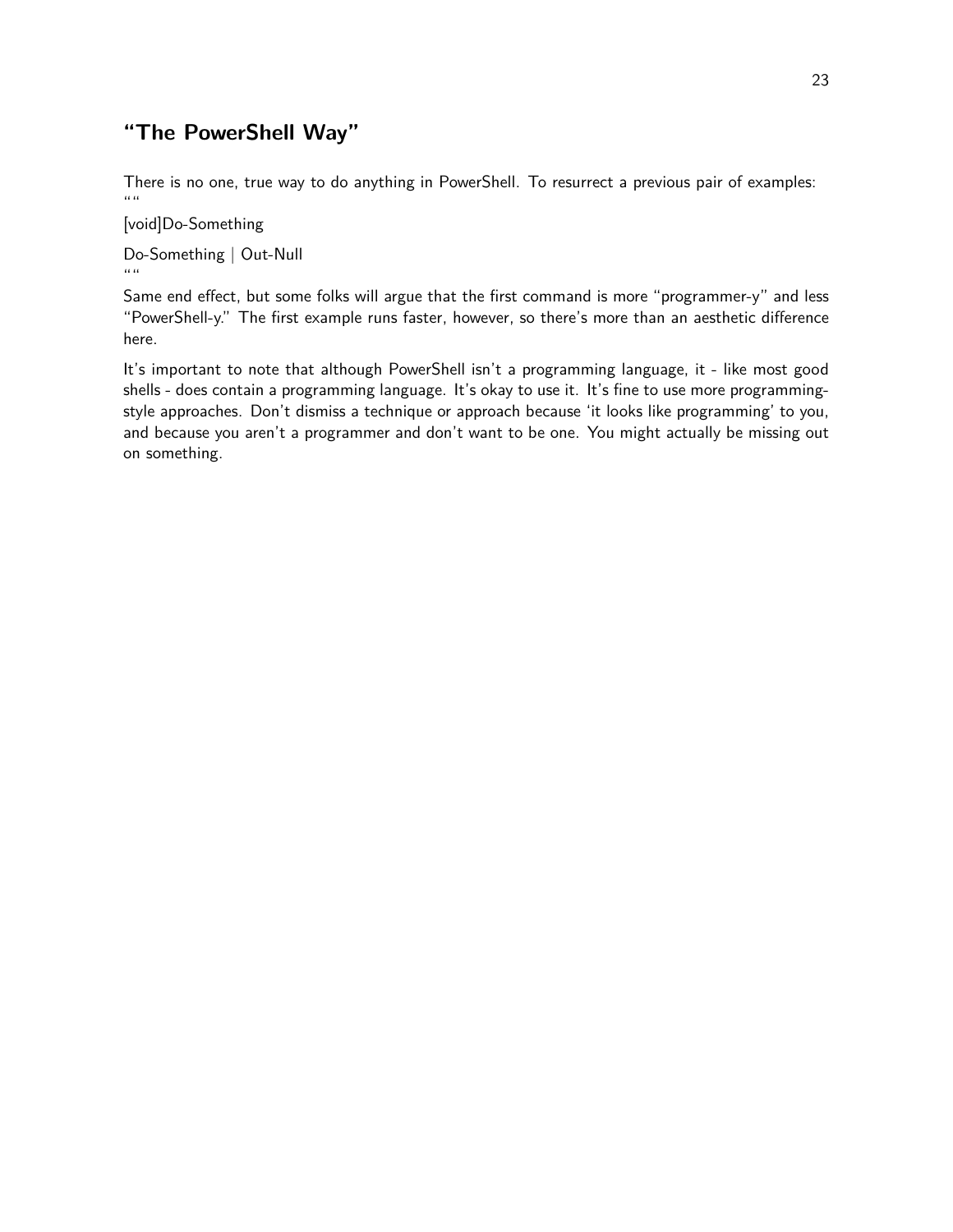# <span id="page-23-0"></span>**19 ERR-01 Use -ErrorAction Stop when calling cmdlets**

When trapping an error, try to use -ErrorAction Stop on cmdlets to generate terminating, trappable exceptions.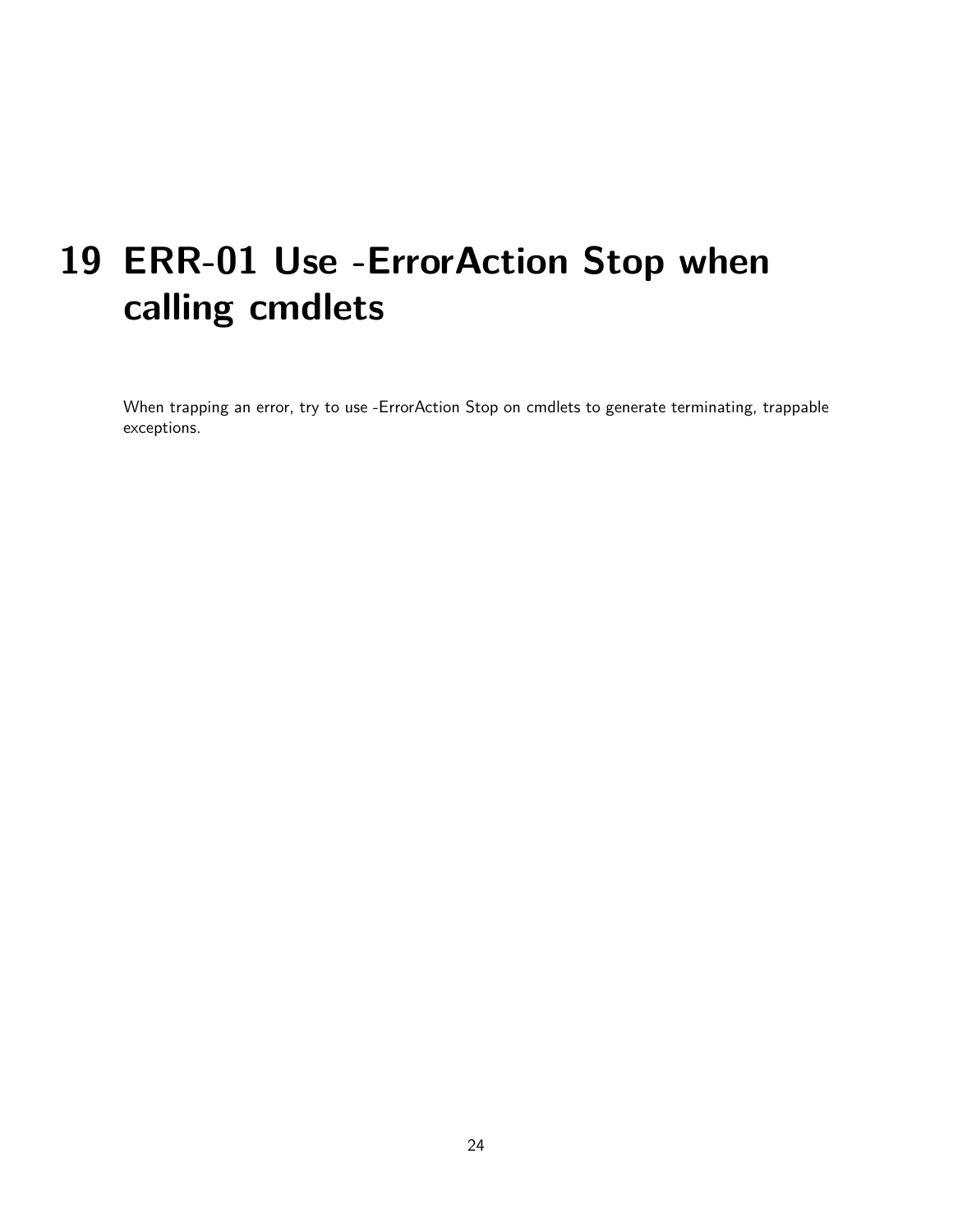# <span id="page-24-0"></span>**20 ERR-02 Use \$ErrorActionPreference='Stop' or 'Continue' when calling non-cmdlets**

When executing something other than a cmdlet, set \$ErrorActionPreference='Stop' before executing, and re-set to Continue afterwards. If you're concerned about using -ErrorAction because it will bail on the entire pipeline, then you've probably over-constructed the pipeline. Consider using a more scripting-construct-style approach, because those approaches are inherently better for automated error handling.

Ideally, whatever command or code you think might bomb should be dealing with one thing: querying one computer, deleting one file, updating one user. That way, if an error occurs, you can handle it and then get on with the next thing.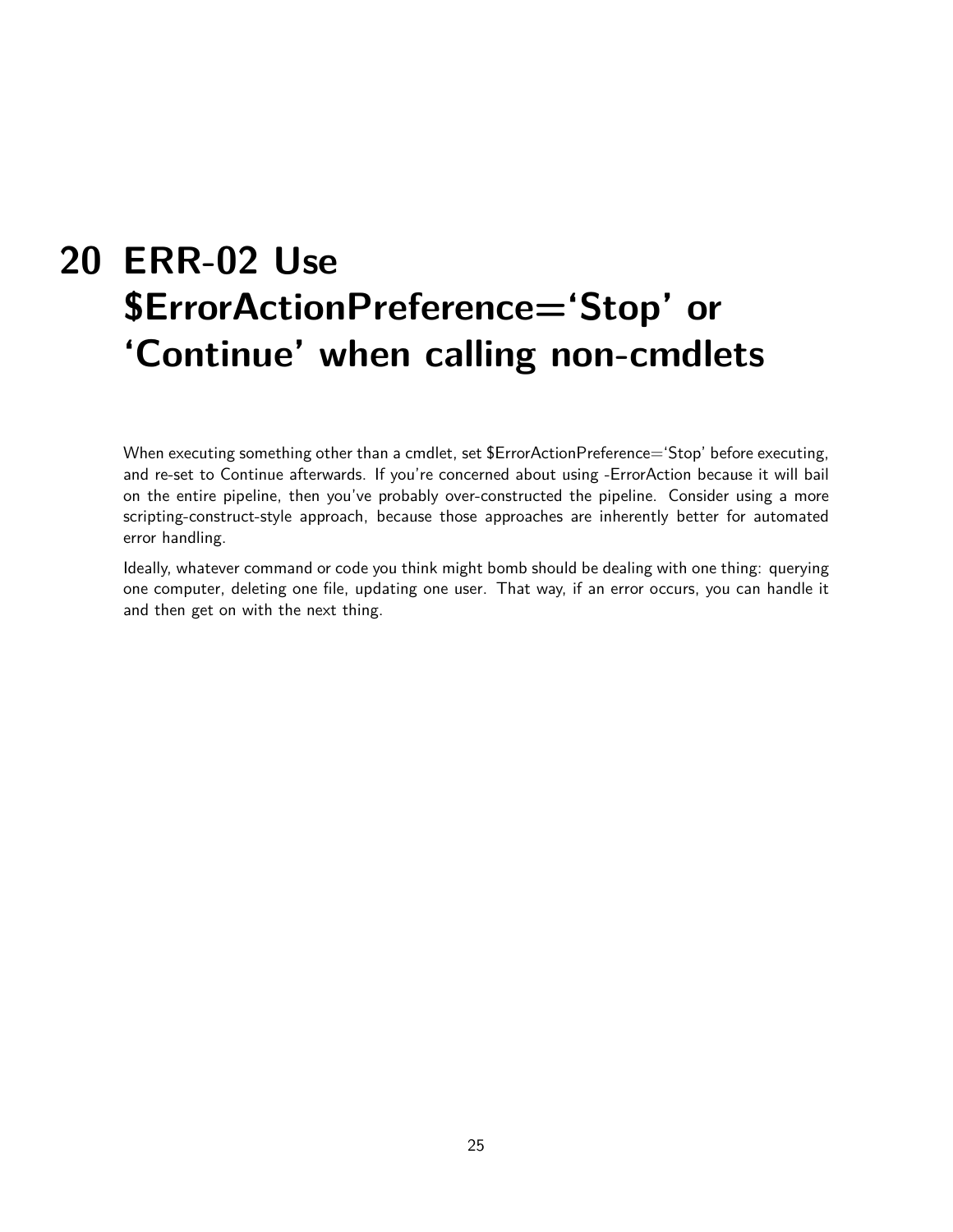# <span id="page-25-0"></span>**21 ERR-03 Avoid using flags to handle errors**

```
Try to avoid setting flags:
""Try {
$continue = $trueDo-Something -ErrorAction Stop
} Catch {
$continue = $false}
if ($continue) {
Do-This
Set-That
Get-Those
}
Instead, put the entire "transaction" into the Try block:
Try {
Do-Something -ErrorAction Stop
Do-This
Set-That
Get-Those
} Catch {
Handle-Error
}
"<br>""
```
It's a lot easier to follow the logic.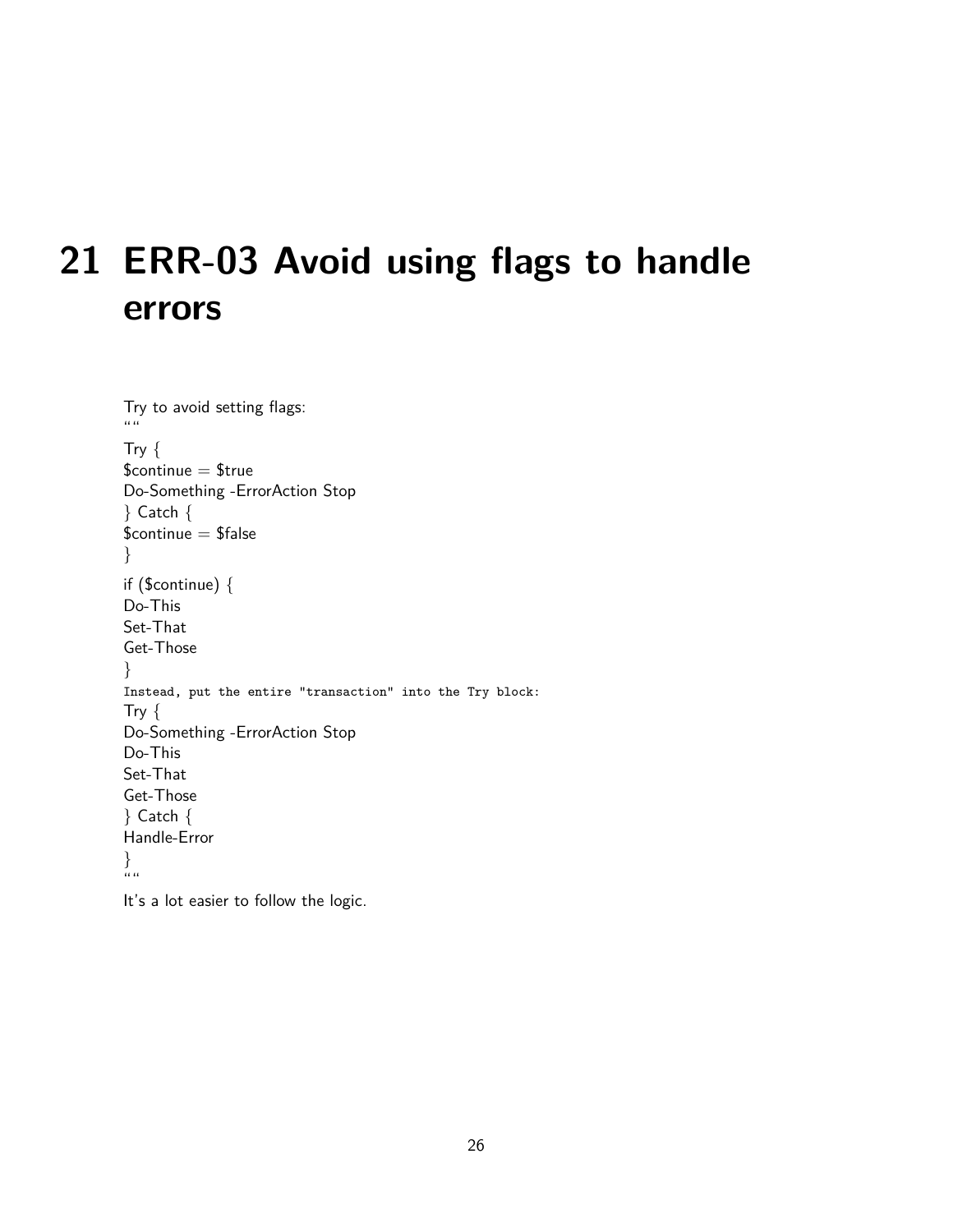#### <span id="page-26-0"></span>**22 ERR-04 Avoid using \$?**

When you need to examine the error that occurred, try to avoid using \$?. It actually doesn't mean an error did or did not occur; it's reporting whether or not the last-run command considered itself to have completed successfully. You get no details on what happened.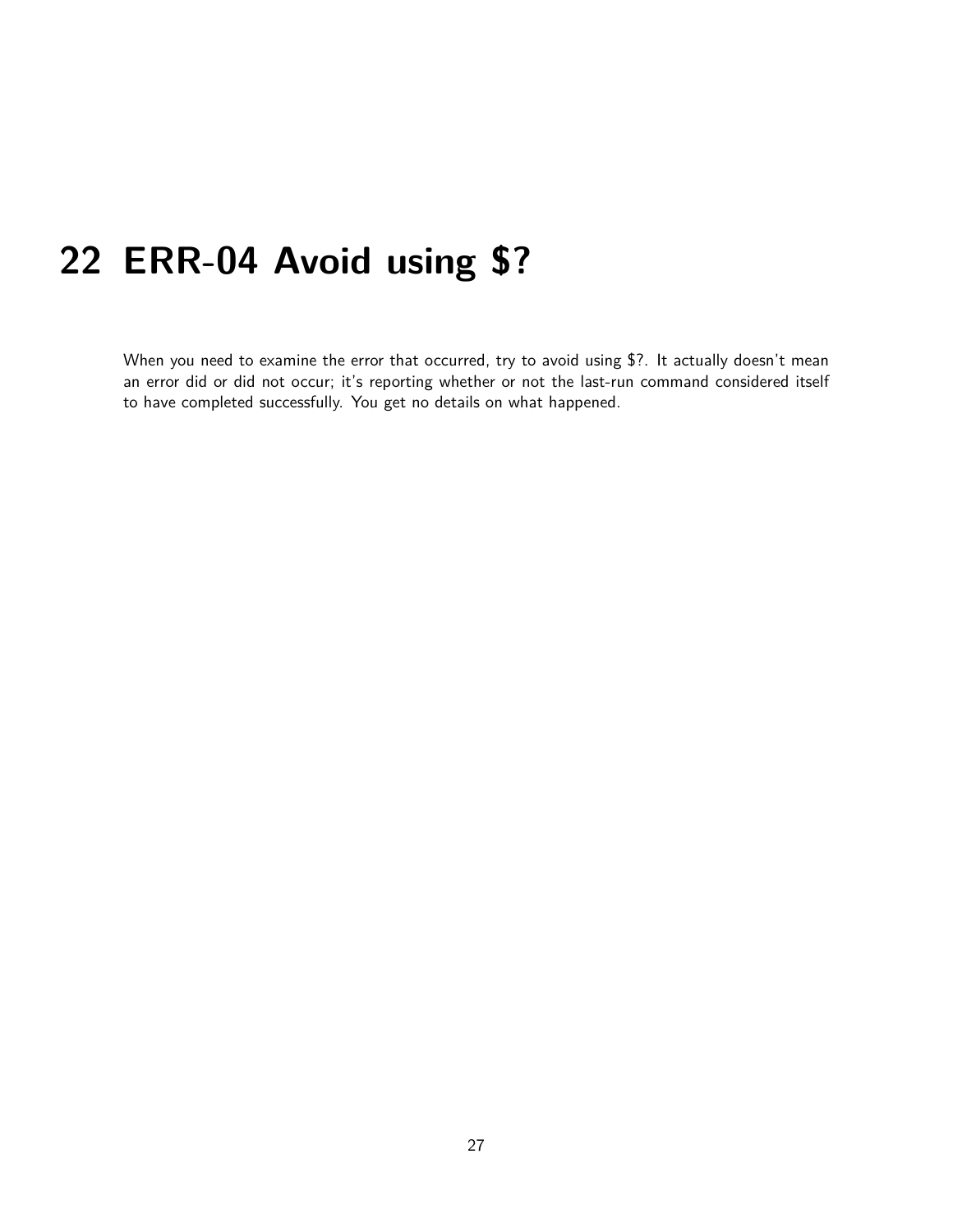### <span id="page-27-0"></span>**23 ERR-05 Avoid testing for a null variable as an error condition**

Also try to avoid testing for a null variable as an error condition:  $\overline{a}$ 

\$user = Get-ADUser -Identity DonJ

if (\$user)  $\{$ \$user | Do-Something } else [ Write-Warning "Could not get user \$user" } ""

There are times and technologies where that's the only approach that will work, especially if the command you're running won't produce a terminating, trappable exception. But it's a logically contorted approach, and it can make debugging trickier.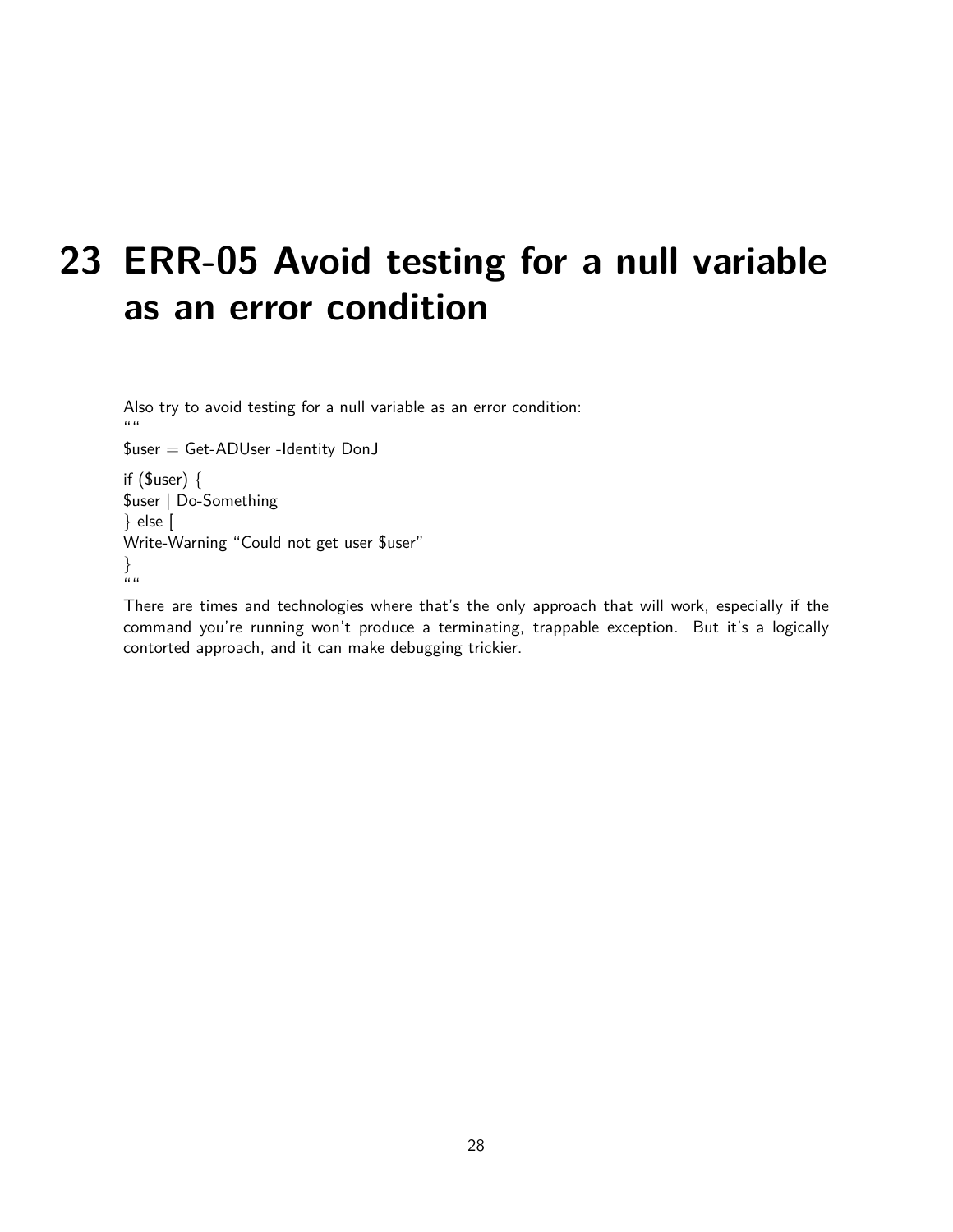### <span id="page-28-0"></span>**24 ERR-06 Copy \$Error[0] to your own variable**

Within a Catch block, \$\_ will contain the last error that occurred, as will \$Error[0]. Use either - but immediately copy them into your own variable, as executing additional commands can cause \$\_ to get "hijacked" or \$Error[0] to contain a different error.

It isn't necessary to clear \$Error in most cases. \$Error[0] will be the last error, and PowerShell will maintain the rest of the \$Error collection automatically.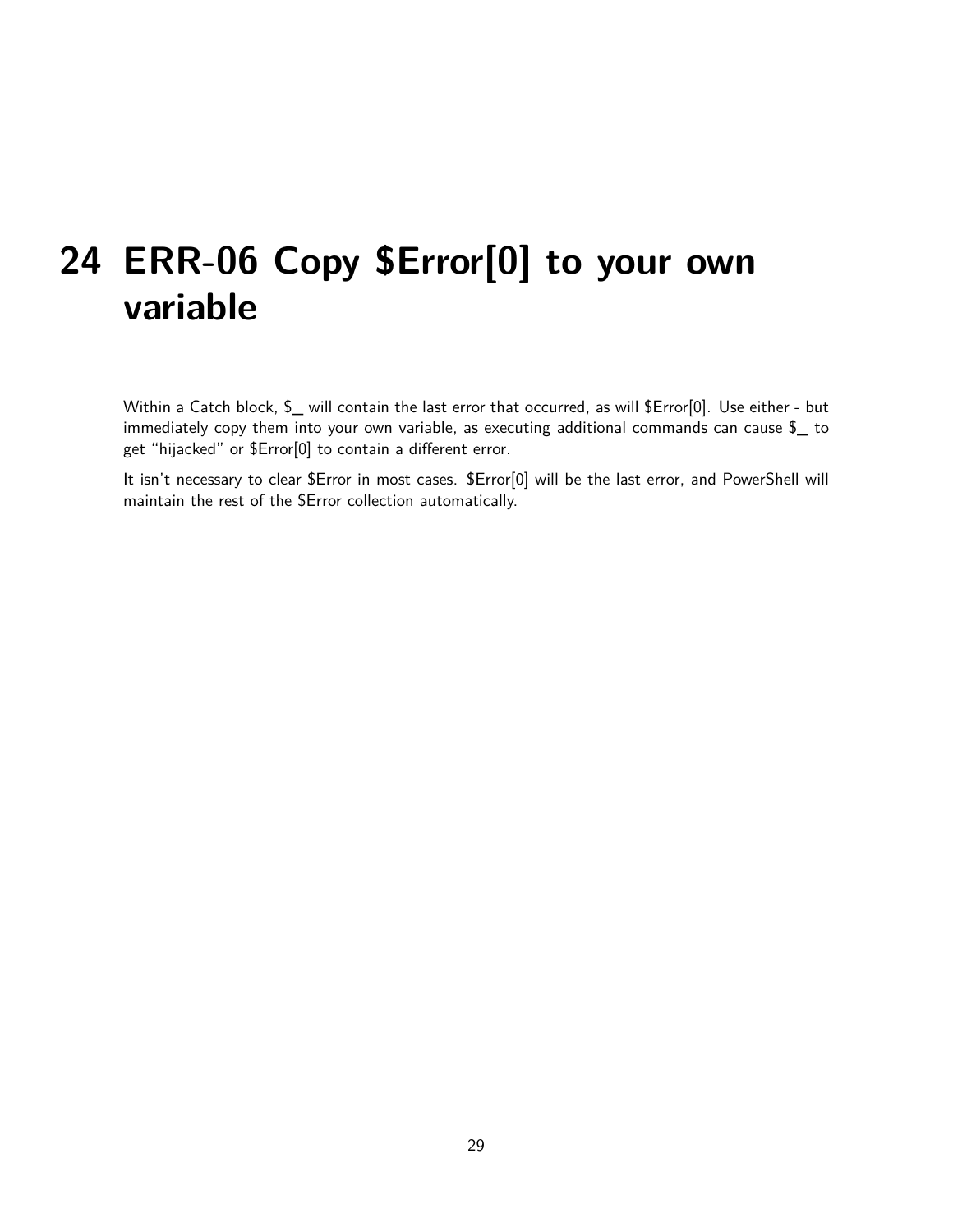#### <span id="page-29-0"></span>**25 WAST-01 Don't re-invent the wheel**

There are a number of approaches in PowerShell that will "get the job done." In some cases, other community members may have already written the code to achieve your objectives. If that code meets your needs, then you might save yourself some time by leveraging it, instead of writing it yourself.

For example:

Function Ping-Computer (\$computername){ \$ping = Get-WmiObject Win32\\_PingStatus -filter "Address='\$computername'" if (\$ping.StatusCode -eq 0){ return \$true } else { return \$false } }

This function has a few opportunities for enhancement. First of all, the parameter block is declared as a basic function; using advanced functions is generally preferred. Secondly, the command verb ("Ping") isn't an approved PowerShell command verb. This will cause warnings if the function is exported as part of a PowerShell module, unless they are otherwise suppressed on import.

Thirdly, there's little reason to write this function in PowerShell v2 or later. PowerShell v2 has a built-in command that will allow you to perform a similar function. Simply use:

Test-Connection \$computername -Quiet

This built-in command accomplishes the exact same task with less work on your part - e.g., you don't have to write your own function.

It has been argued by some that, "I didn't know such-and-such existed, so I wrote my own." That argument typically fails with the community, which tends to feel that ignorance is no excuse. Before making the effort to write some function or other unit of code, find out if the shell can already do that. Ask around. And, if you end up writing your own, be open to someone pointing out a built-in way to accomplish it.

On the flip side, it's important to note that writing your own code from the ground up can be useful if you are trying to learn a particular concept, or if you have specific needs that are not offered by another existing solution.